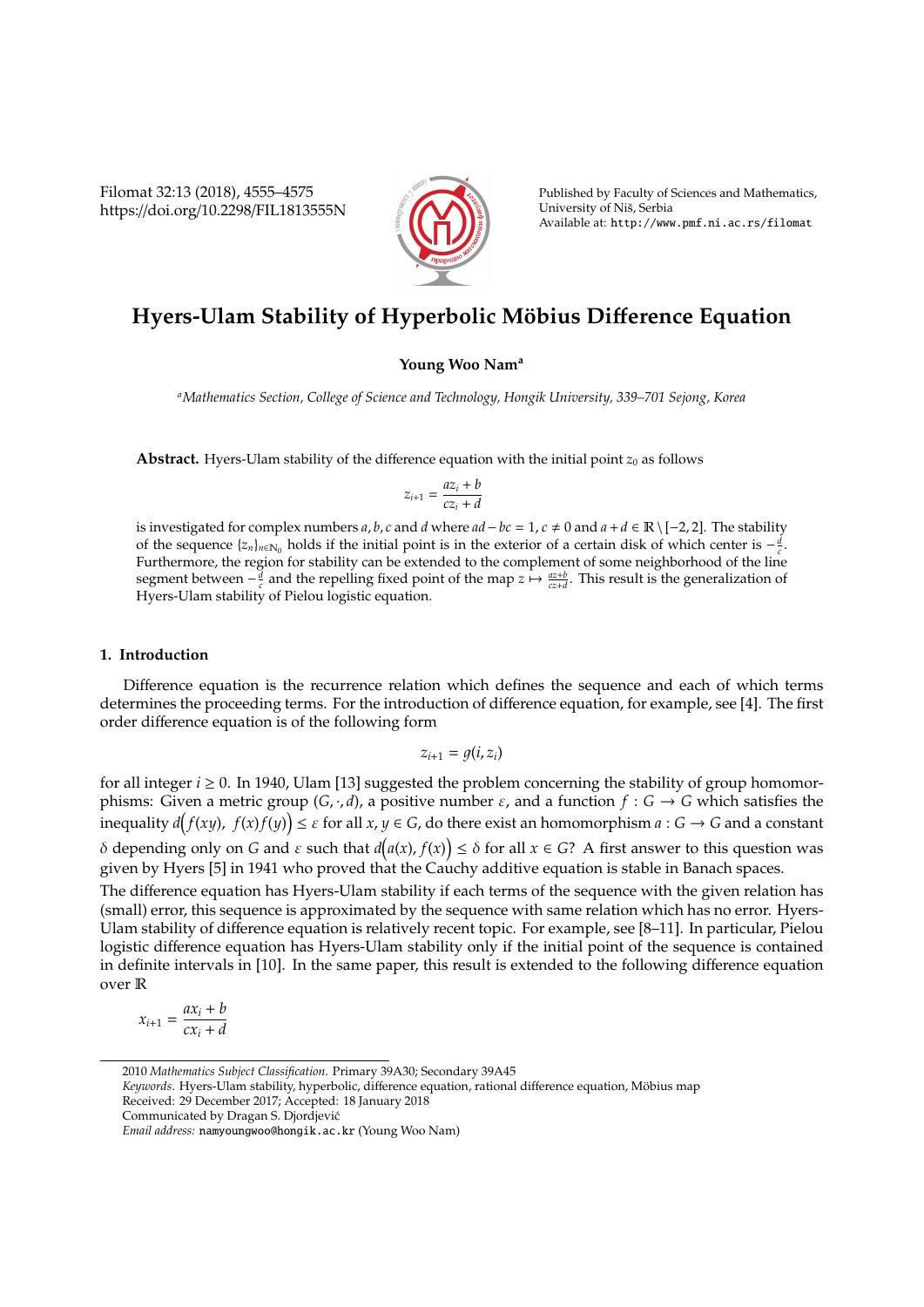where  $ad - bc = 1$ ,  $c \neq 0$  and  $(a + d)^2 > 4$  for real numbers *a*, *b*, *c* and *d*. In this article, we generalize the result of difference equations on the complex plane  $\mathbb C$  where  $a + d$  is real and it satisfies that  $(a + d)^2 > 4$  with complex numbers *a*, *b*, *c* and *d*.

## *M¨obius map*

Linear fractional map on the Riemann sphere  $\hat{C} = C \cup \{\infty\}$  is called *Möbius map* or *Möbius transformation*.

$$
g(z) = \frac{az + b}{cz + d}
$$

where  $ad - bc \neq 0$  for  $z \in \hat{\mathbb{C}}$ .

The non-constant Möbius map  $g(z) = \frac{az+b}{cz+d}$  has the following properties.

- Without loss of generality, we may assume that *ad* − *bc* = 1.
- $g(\infty)$  is defined as  $\frac{a}{c}$  and  $g\left(-\frac{d}{c}\right)$  is defined as  $\infty$ .
- The composition of two Möbius maps is also a Möbius map.
- The map q is the linear map if and only if  $\infty$  is a fixed point of q.
- The image of circle or line under Möbius map is circle or line.

The matrix representation of Möbius map is useful to classify Möbius map qualitatively. In particular, the equation  $\frac{az+b}{cz+d} = \frac{paz+pb}{pcz+pd}$  holds for all  $p \neq 0$ . We define the matrix representation of Möbius map  $z \mapsto \frac{az+b}{cz+d}$  as follows  $\begin{pmatrix} a & b \\ c & d \end{pmatrix}$  where  $ad - bc = 1$ . We denote the matrix representation of Möbius map g by also g unless it makes confusion. Denote the trace of the matrix representation of Möbius map  $q$  by tr( $q$ ).

#### *Main content*

In Section 3, Hyers-Ulam stability of the sequence defined by hyperbolic Möbius map on the exterior of the disk of which center is  $g^{-1}(\infty)$  with a certain radius. This is the direct generalization of Hyers-Ulam stability of Pielou logistic equation in [10] on the complex plane. In Section 5, the *avoided region* at ∞ is defined as the complement of the closure of the neighborhood of the line segment between  $g^{-1}(\infty)$  and the repelling fixed point of  $q$ . In Section 7, Hyers-Ulam stability of  $q$  is proved in the complement of an avoided region.

# 2. Hyperbolic Möbius map

The trace of matrix is invariant under conjugation. Thus qualitative classification of Möbius map depends on the trace of matrix representation.

**Definition 2.1.** If the matrix representation of the non-constant Möbius map  $\binom{a}{c}\,d$  has its trace  $a + d$ , say  $tr(g)$ , is in *the set*  $\mathbb{R} \setminus [-2, 2]$ *, then the map g is called the hyperbolic Möbius map.* 

Denote the fixed points of g by  $\alpha$  and  $\beta$ . If  $|g'(\alpha)| < 1$ , then  $\alpha$  is called the *attracting* fixed point. If  $|g'(\beta)| > 1$ , then β is called the *repelling* fixed point.

**Lemma 2.2.** Let g be the hyperbolic Möbius map such that  $g(z) = \frac{az+b}{cz+d}$  where ad – bc = 1 and c  $\neq$  0. Then g has two *di*ff*erent fixed points, one of which is the attracting fixed point and the other is the repelling fixed point.*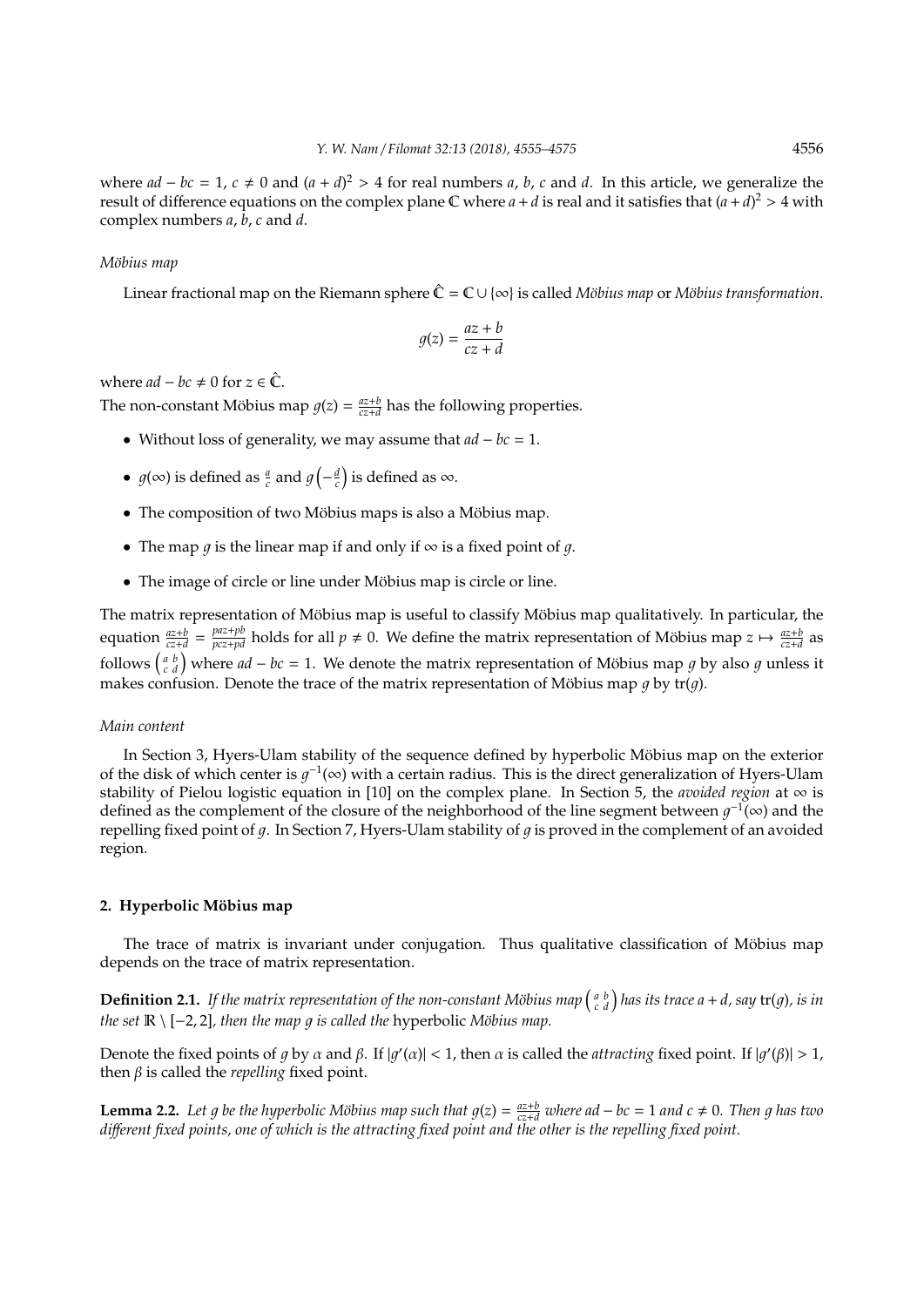*Proof.* The fixed points of  $q$  are the roots of the quadratic equation

$$
cz^2 - (a-d)z - b = 0
$$

Denote the fixed points of  $q$  as follows

$$
\alpha = \frac{a - d + \sqrt{(a + d)^2 - 4}}{2c} \quad \text{and} \quad \beta = \frac{a - d - \sqrt{(a + d)^2 - 4}}{2c}.
$$
 (1)

Observe that  $\alpha + \beta = \frac{a-d}{c}$  and  $\alpha\beta = -\frac{b}{c}$ . Thus we have the following equation

$$
(c\alpha + d)(c\beta + d) = c^2 \alpha \beta + cd(\alpha + \beta) + d^2
$$
  
= -bc + d(a - d) + d<sup>2</sup>  
= -bc + ad  
= 1 (2)

Since *g* is the hyperbolic Möbius map, that is,  $a + d > 2$  or  $a + d < -2$ , without loss of generality we may assume that  $a + d > 2$ . Then we obtain the following inequality using the equation (1)

$$
c\alpha + d = \frac{a + d + \sqrt{(a + d)^2 - 4}}{2} > \frac{a + d}{2} > 1.
$$
\n(3)

Since  $g'(z) = \frac{1}{(cz+d)^2}$  and by the equations (2) and (3), we obtain that  $g'(a) = \frac{1}{(c\alpha+d)^2} < 1$  and  $g'(\beta) = \frac{1}{(c\beta+d)^2} >$  $1. \square$ 

**Lemma 2.3.** *Let g and h are Möbius map as follows* 

$$
g(z) = \frac{az+b}{cz+d} \quad and \quad h(z) = \frac{z-\beta}{z-\alpha}
$$

*where* α and β are the fixed points of g and ad – bc = 1. If  $\alpha \neq \beta$ , then  $h \circ g \circ h^{-1}(w) = kw$  where  $k = \frac{1}{(c\beta+d)^2}$ . In *particular, if g is the hyperbolic Möbius map and*  $\beta$  *is the repelling fixed point, then*  $k > 1$ *.* 

*Proof.* The maps g and *h* are Möbius map. Thus so is  $h \circ g \circ h^{-1}$ . By the direct calculation, we obtain that  $h^{-1}(w) = \frac{\alpha w - \beta}{w - 1}$ *w*<sup>-β</sup>. Observe that *h*<sup>-1</sup>(0) = *β*, *h*<sup>-1</sup>(∞) = *α* and *h*<sup>-1</sup>(1) = ∞. Then we have

$$
h \circ g \circ h^{-1}(0) = h \circ g(\beta) = h(\beta) = 0
$$
  

$$
h \circ g \circ h^{-1}(\infty) = h \circ g(\alpha) = h(\alpha) = \infty
$$

The points 0 and  $\infty$  are fixed points of  $h \circ g \circ h^{-1}$ . So  $h \circ g \circ h^{-1}(w) = kw$  for some  $k \in \mathbb{C}$ . Since  $k = h \circ g \circ h^{-1}(1)$ , the following equation holds by (1) and (2)

$$
k = h \circ g \circ h^{-1}(1) = h \circ g(\infty) = h\left(\frac{a}{c}\right)
$$
  
= 
$$
\frac{\frac{a}{c} - \beta}{\frac{a}{c} - \alpha} = \frac{a - c\beta}{a - c\alpha}
$$
  
= 
$$
\frac{a + d + \sqrt{(a + d)^2 - 4}}{a + d - \sqrt{(a + d)^2 - 4}}
$$
  
= 
$$
\frac{c\alpha + d}{c\beta + d}
$$
  
= 
$$
\frac{1}{(c\beta + d)^2}.
$$

If *g* is the hyperbolic Möbius map, then  $k = \frac{1}{(c\beta + d)^2} = g'(\beta) > 1$  by the proof of Lemma 2.2.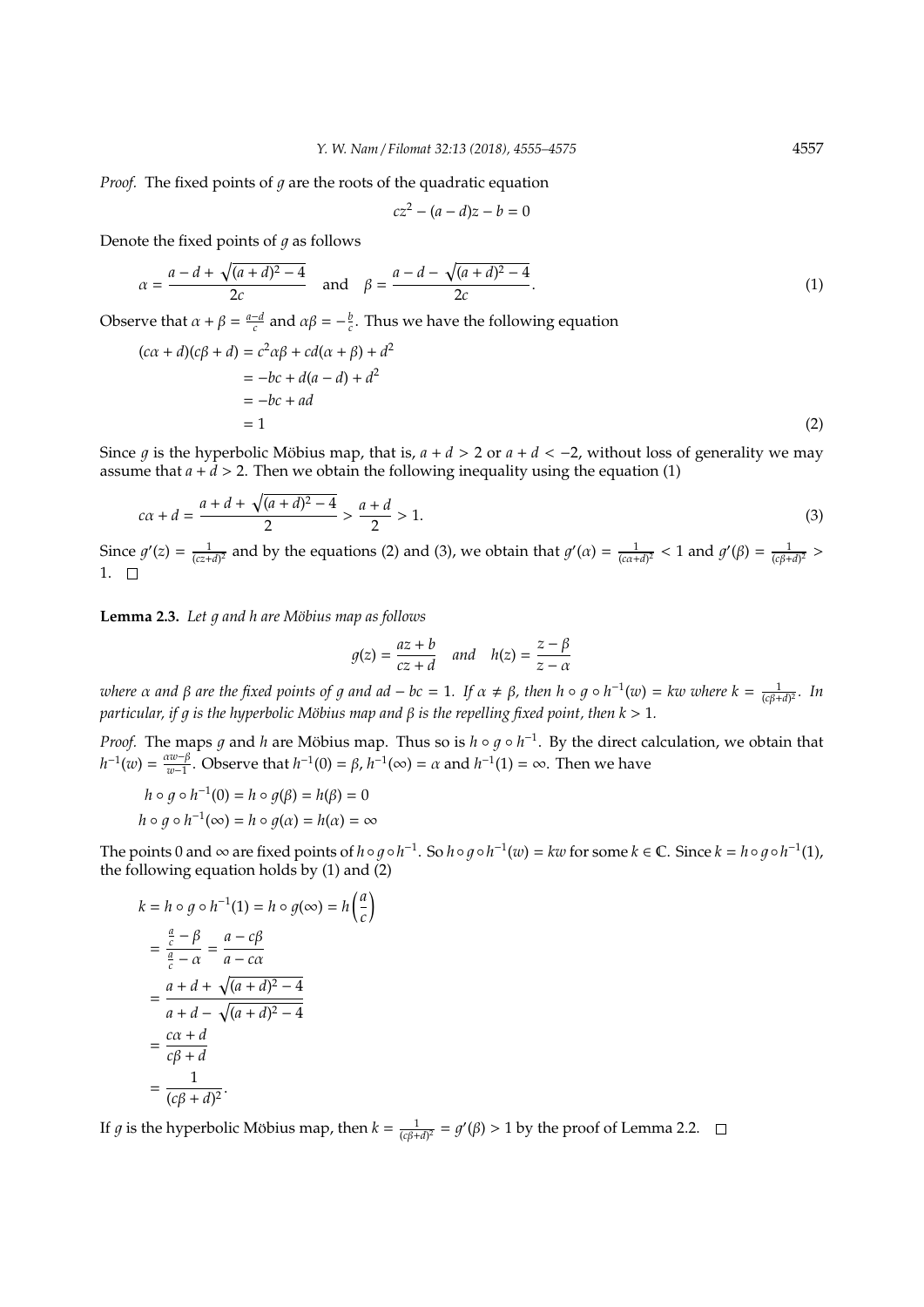**Lemma 2.4.** *Let q be the hyperbolic Möbius map on* **Ĉ**. *Let* α *and β be the attracting and the repelling fixed point respectively. Then*

$$
\lim_{n \to \infty} g^n(z) \to \alpha \quad as \quad n \to +\infty
$$

*for all*  $z \in \hat{\mathbb{C}} \setminus \{\beta\}.$ 

*Proof.* By the classification of Möbius map, the hyperbolic Möbius map has both the attracting and the repelling fixed points. Let *h* be the linear fractional map as follows

$$
h(z)=\frac{z-\beta}{z-\alpha}.
$$

Then  $f = h \circ g \circ h^{-1}$  is the dilation with the repelling fixed point at zero, that is,  $f(w) = kw$  for  $k > 1$ . Thus 0 is the repelling fixed point of *f*. Since *h* is a bijection on  $\hat{C}$ , the orbit,  $\{g^n(z)\}_{n\in\mathbb{Z}}$  corresponds to the orbit, {*f n* (*h*(*z*))}*n*∈<sup>Z</sup> by conjugation *h*. Observe that

$$
f^{n}(z) \to \infty \quad \text{as} \quad n \to +\infty
$$

for all  $z \in \hat{\mathbb{C}} \setminus \{0\}$ . Hence,

 $g^{n}(z) \rightarrow \alpha$  as  $n \rightarrow +\infty$ 

for all  $z \in \hat{\mathbb{C}} \setminus \{\beta\}.$   $\square$ 

**Corollary 2.5.** Let g be the map defined in Lemma 2.4. Then

 $\lim_{n \to \infty} g^{-n}(z) \to \beta \quad \text{as} \quad n \to +\infty$ 

*for all*  $z \in \hat{\mathbb{C}} \setminus \{\alpha\}.$ 

*Proof.* Observe that  $g^{-1}$  is also hyperbolic Möbius transformation and  $\beta$  and  $\alpha$  are the attracting and the repelling fixed point under  $g^{-1}$  respectively. Thus we apply the proof of Lemma 2.4 to the map  $g^{-1}$ . It completes the proof.  $\square$ 

We collect the notions throughout this paper as follows

- The Möbius map *g* is the hyperbolic Möbius map and  $g(z) = \frac{az+b}{cz+d}$  where  $ad bc = 1$  and  $c \neq 0$ .
- The Möbius map *h* is defined as  $h(z) = \frac{z-\beta}{z-\alpha}$  where  $\alpha$  and  $\beta$  are the attracting and the repelling fixed points of  $q$ .
- Without loss of generality, we may assume that the hyperbolic Möbius map  $q$  has the matrix representation with  $tr(q) > 2$ .
- Since the trace of matrix is invariant under conjugation, we obtain that tr( $g$ ) = tr( $h \circ g \circ h^{-1}$ ). By Lemma 2.3, if  $tr(q) > 2$ , then

$$
\operatorname{tr}(g) = \operatorname{tr}\begin{pmatrix} \sqrt{k} & 0 \\ 0 & \frac{1}{\sqrt{k}} \end{pmatrix} = \sqrt{k} + \frac{1}{\sqrt{k}} > 2.
$$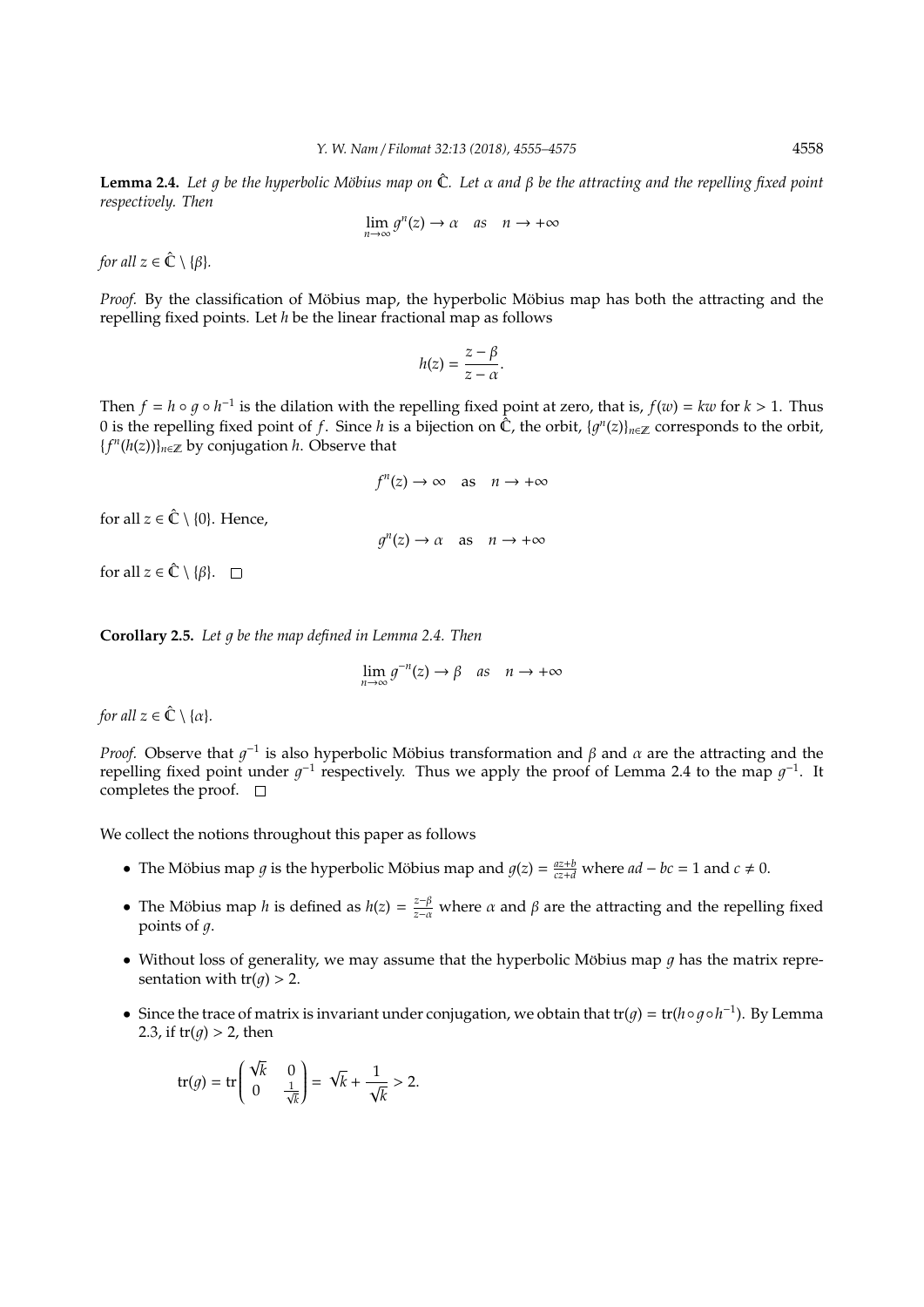#### **3. Hyers-Ulam stability on the exterior of disk**

Let *F* be the function from  $\mathbb{N}_0 \times \mathbb{C}$  to  $\mathbb{C}$ . Suppose that for a given positive number  $\varepsilon$ , a complex valued sequence  $\{a_n\}_{n \in \mathbb{N}_0}$  satisfies the inequality

$$
|a_{i+1} - F(i, a_i)| \leq \varepsilon
$$

for all *i* ∈  $\mathbb{N}_0$  where  $|\cdot|$  is the absolute value of complex number. If there exists the sequence  $\{b_n\}_{n\in\mathbb{N}_0}$  which satisfies that

$$
b_{i+1}=F(i,b_i)
$$

for each  $i \in \mathbb{N}_0$ , and  $|a_i - b_i| \le G(\varepsilon)$  for all  $i \in \mathbb{N}_0$  where the positive number  $G(\varepsilon)$  converges to zero as  $\varepsilon \to 0$ , then we say that the sequence  ${b_n}_{n \in \mathbb{N}_0}$  has *Hyers-Ulam stability*. Denote  $F(i, z)$  by  $F_i(z)$  if necessary.

The set *S* is called an invariant set under *F* (or *S* is invariant under *F*) where for any  $s \in S$  we obtain that  $F(i, s) \in S$  for all  $i \in \mathbb{N}_0$ .

**Lemma 3.1.** *Let*  $F: \mathbb{N}_0 \times \mathbb{C} \to \mathbb{C}$  *be a function satisfying the condition* 

$$
|F(i, u) - F(i, v)| \le K|u - v| \tag{4}
$$

*for all*  $i \in \mathbb{N}_0$ ,  $u, v \in \mathbb{C}$  and for  $0 < K < 1$ . For a given an  $\varepsilon > 0$  suppose that the complex valued sequence  $\{a_i\}_{i \in \mathbb{N}_0}$ *satisfies the inequality*

$$
|a_{i+1} - F(i, a_i)| \le \varepsilon \tag{5}
$$

*for all i*  $\in \mathbb{N}_0$ . *Then there exists a sequence*  $\{b_i\}_{i \in \mathbb{N}_0}$  *satisfying* 

$$
b_{i+1} = F(i, b_i) \tag{6}
$$

*and*

$$
|b_i - a_i| \le K^i |b_0 - a_0| + \frac{1 - K^i}{1 - K} \varepsilon
$$

*for*  $i \in \mathbb{N}_0$ . If the whole sequence  $\{a_i\}_{i \in \mathbb{N}_0}$  is contained in the invariant set S ⊂ C under F , then  $\{b_i\}_{i \in \mathbb{N}_0}$  is also in S *under the condition,*  $a_0 = b_0$ *.* 

*Proof.* By induction suppose that

$$
|b_{i-1} - a_{i-1}| \le K^{i-1} |b_0 - a_0| + \frac{1 - K^{i-1}}{1 - K} \varepsilon.
$$

If  $i = 0$ , then trivially  $|b_0 - a_0| \le \varepsilon$ . Morover,

$$
|b_i - a_i| \le |b_i - F(i - 1, a_{i-1})| + |a_i - F(i - 1, a_{i-1})|
$$
  
\n
$$
\le |F(i - 1, b_{i-1}) - F(i - 1, a_{i-1})| + |a_i - F(i - 1, a_{i-1})|
$$
  
\n
$$
= K|b_{i-1} - a_{i-1}| + \varepsilon
$$
  
\n
$$
\le K \left\{ K^{i-1} |b_0 - a_0| + \frac{1 - K^{i-1}}{1 - K} \varepsilon \right\} + \varepsilon
$$
  
\n
$$
= K^i |b_0 - a_0| + \frac{1 - K^i}{1 - K} \varepsilon.
$$

Moreover, if  $a_0 = b_0$ , then the sequence  $\{b_i\}_{i \in \mathbb{N}_0}$  satisfies the inequality (5) without error under *F*. Hence,  ${b_i}_{i \in \mathbb{N}_0}$  is contained in the invariant set *S*.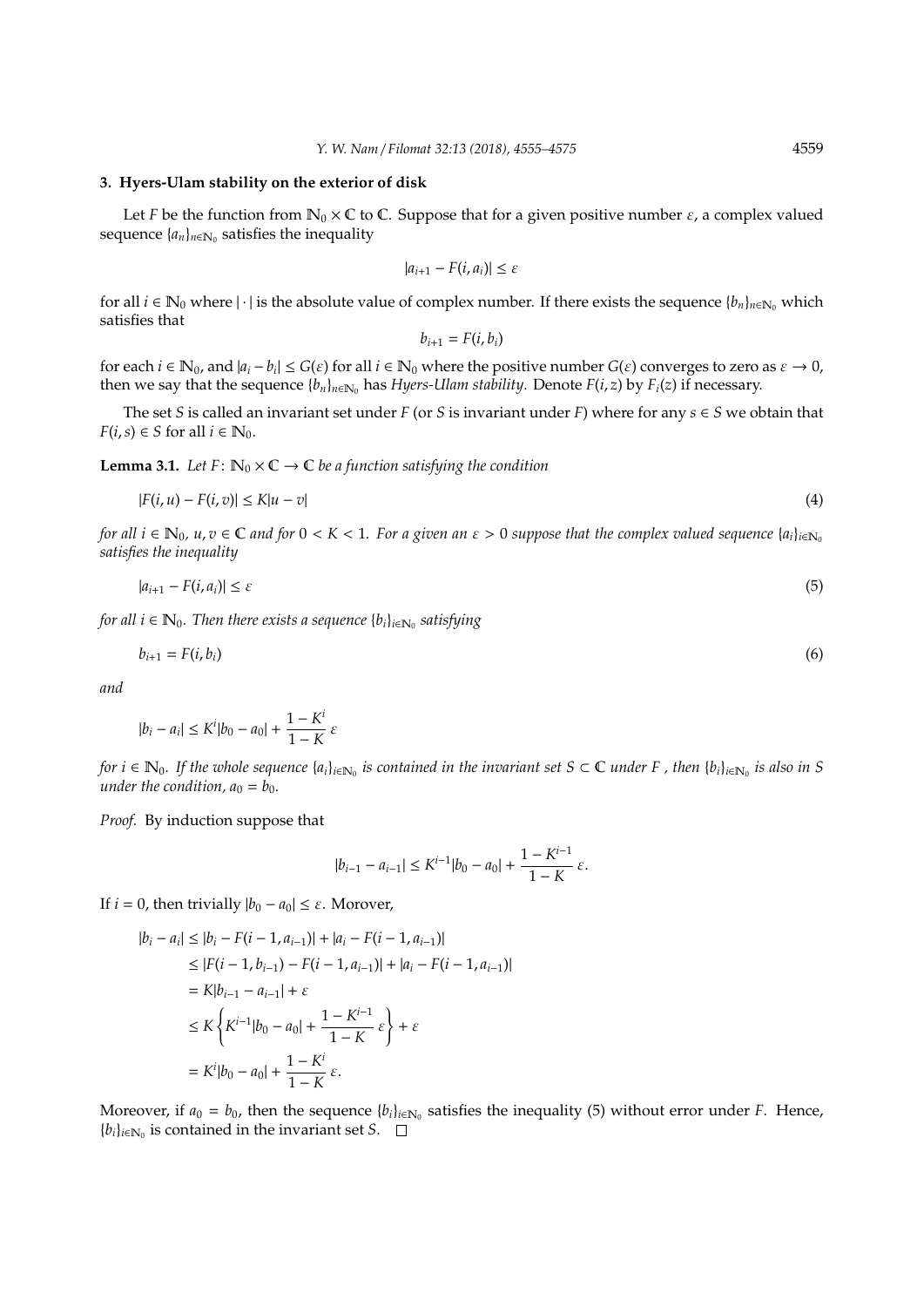

Figure 1: Image of the disk under hyperbolic Möbius map

The real version of the following lemma is proved in [10] as  $q$  is the map defined on the real line.

**Lemma 3.2.** Let g be the Möbius map  $g(z) = \frac{az+b}{cz+d}$  where a, b, c and d are complex numbers, ad – bc = 1 and c  $\neq 0$ . *Let the region S*(*r*) *and T*(*r*) *be as follows*

$$
S(r) = \left\{ z \in \mathbb{C} \colon \left| z + \frac{d}{c} \right| > \frac{r}{|c|} \right\}, \quad T(r) = \left\{ z \in \mathbb{C} \colon \left| z - \frac{a}{c} \right| < \frac{1}{r|c|} \right\}
$$

*for*  $r > 0$ *. Then*  $g(S(r)) = T(r) \setminus \left\{\frac{a}{r}\right\}$ *c*  $\int$  for any  $r > 0$ . Moreover, if g is hyperbolic Möbius map and  $r + \frac{1}{r} < |{\rm tr}(g)|$ , then *the closure of T*(*r*) *is contained in S*(*r*)*.*

*Proof.* The set *S*(*r*) is contained in C and  $g(\infty) = \frac{a}{c}$ . Then *S*(*r*) does not have  $\frac{a}{c}$ . The equation  $g(S(r)) = T(r)\sqrt{\frac{a}{c}}$ *c*  $\mathcal{I}_{\mathcal{I}}$ for any  $r > 0$  is shown by the following equivalent conditions

$$
g(z) \in T(r) \setminus \left\{ \frac{a}{c} \right\} \Longleftrightarrow 0 < \left| \frac{az + b}{cz + d} - \frac{a}{c} \right| < \frac{1}{r|c|}
$$
\n
$$
\Longleftrightarrow 0 < \left| \frac{ad - bc}{cz^2 + cd} \right| < \frac{1}{r|c|}
$$
\n
$$
\Longleftrightarrow 0 < \frac{1}{|z + \frac{d}{c}|} < \frac{|c|}{r}
$$
\n
$$
\Longleftrightarrow \left| z + \frac{d}{c} \right| > \frac{r}{|c|}
$$
\n
$$
\Longleftrightarrow z \in S(r).
$$

Additionally, suppose that *g* is the hyperbolic map and  $r + \frac{1}{r} < |tr(g)|$ . The closure of *T*(*r*) is the set of points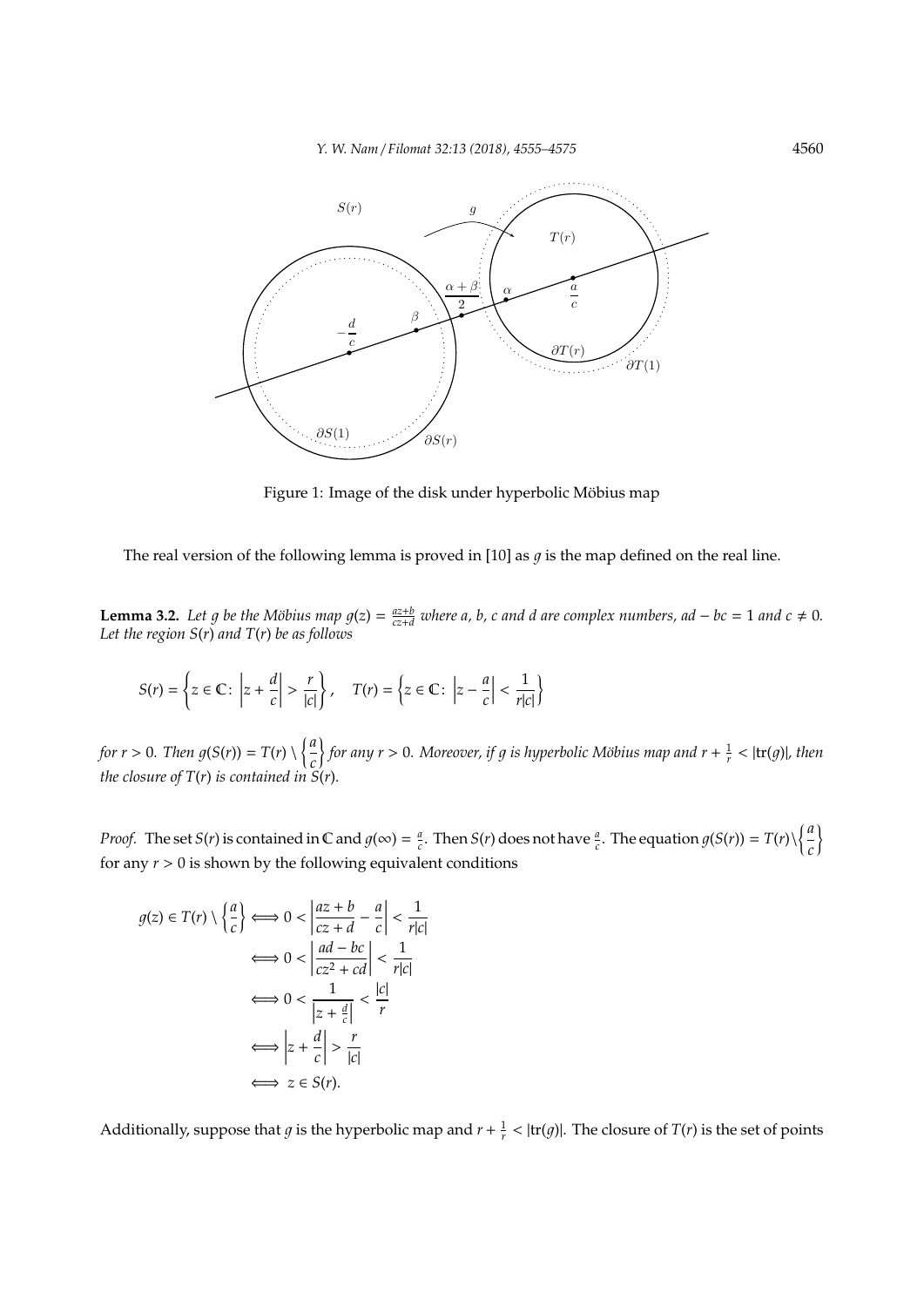satisfying that  $|z - \frac{a}{c}| \leq \frac{1}{r|c|}$ . Then for any *z* in the closure of *T*(*r*), we obtain that

$$
|cz+d| = |cz-a+a+d|
$$
  
\n
$$
\geq -|cz-a| + |a+d|
$$
  
\n
$$
= -|c| \cdot \left|z - \frac{a}{c}\right| + |\text{tr}(g)|
$$
  
\n
$$
> -|c| \cdot \frac{r}{|c|} + r + \frac{1}{r}
$$
  
\n
$$
= \frac{1}{r}
$$

Then we have  $|z + \frac{d}{c}| > \frac{1}{r|c|}$ , that is,  $z \in S(r)$ . Hence, the closure of  $T(r)$  is contained in  $S(r)$  if  $r + \frac{1}{r} < |tr(g)|$ .

**Proposition 3.3.** Let g be the hyperbolic Möbius map with  $tr(g) = 2 + \tau$  for  $\tau > 0$ . Let  $S(r)$  be the region defined in Lemma 3.2. For a given  $\varepsilon > 0$ , let a complex valued sequence { $a_i$ }<sub>i∈N0</sub> satisfies the inequality

$$
|a_{i+1}-g(a_i)|\leq \varepsilon
$$

for all  $i \in \mathbb{N}_0$ . Suppose that  $\varepsilon < \frac{t}{|c|(1+t)}$  and  $a_0$  is in  $S(1+t)$  for  $0 < t \leq \tau$ . Then the sequence  $\{a_n\}_{n \in \mathbb{N}_0}$  is contained in  $S(1 + t)$ *. Moreover, there exists the sequence*  ${b_i}_{i \in \mathbb{N}_0}$  *satisfying* 

$$
b_{i+1}=g(b_i)
$$

*for each i*  $\in \mathbb{N}$  *has Hyers-Ulam stability where b*<sub>0</sub> =  $a_0$ *.* 

*Proof.* For the map

$$
g(z) = \frac{az + b}{cz + d}
$$

we may assume that  $ad - bc = 1$ . Recall that  $g'(z) = \frac{1}{(cz+d)^2}$ . Thus  $|g'|$  has a uniform upper bound in  $S(1 + t)$ as follows

$$
z \in S(1+t) \Longleftrightarrow \left| z + \frac{d}{c} \right| > \frac{1+t}{|c|}
$$
  

$$
\Longleftrightarrow |cz + d| > 1+t
$$
  

$$
\Longleftrightarrow |g'(z)| = \frac{1}{|cz + d|^2} < \frac{1}{(1+\tau)^2} < 1.
$$
 (7)

*claim* : If  $a_0 \in S(1 + \tau)$  and  $\varepsilon < \frac{\tau}{|c|(1+\tau)}$ , then the whole sequence  $\{a_i\}_{i \in \mathbb{N}_0}$  is also contained in  $S(1 + \tau)$ . By induction assume that  $a_{i-1} \in S(1 + \tau)$ . Then

$$
\begin{aligned}\n\left| a_i - \left( -\frac{d}{c} \right) \right| &= \left| a_i - \frac{a}{c} + \frac{a}{c} - \frac{d}{c} \right| \\
&\ge -\left| a_i - \frac{a}{c} \right| + \left| \frac{a+d}{c} \right| \\
&\ge -\left| g(a_{i-1}) - \frac{a}{c} \right| - \varepsilon + \frac{2+t}{|c|} \\
&> -\frac{1}{|c|(1+\tau)} - \varepsilon + \frac{2+t}{|c|} \qquad \text{by Lemma 3.2} \\
&= \frac{1}{|c|} \left( 2 + t - \frac{1}{1+t} - \varepsilon \right) \\
&> \frac{1}{|c|} \left( 2 + t - \frac{1}{1+t} - \frac{t}{1+t} \right) \\
&= \frac{1}{|c|} (1+t).\n\end{aligned}
$$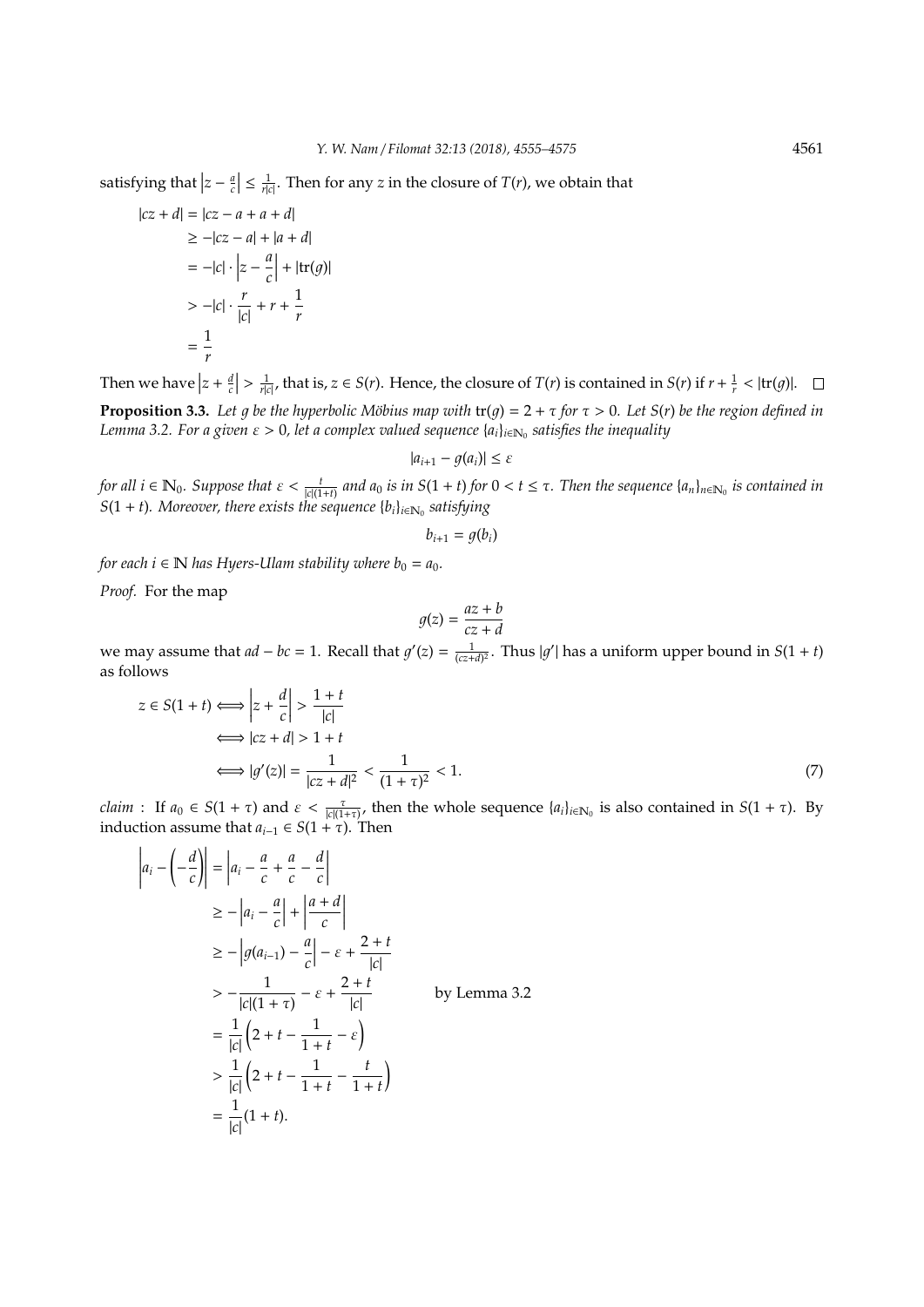Thus  $|a_i + \frac{d}{c}| > \frac{1+t}{|c|}$ , that is,  $a_i \in S(1 + t)$ . Then the whole sequence  $\{a_i\}_{i \in \mathbb{N}_0}$  is contained in  $S(1 + \tau)$ . The inequality (7) implies that *g* is the Lipschitz map with Lipschitz constant  $\frac{1}{(1+t)^2}$  in *S*(1 + *t*). Then Lemma 3.1 implies that

$$
|b_i - a_i| \le K^i |b_0 - a_0| + \frac{1 + K^i}{1 - K} \varepsilon
$$

where  $K = \frac{1}{(1 + \epsilon)}$  $\frac{1}{(1+t)^2}$  < 1. Hence, the sequence  $\{b_i\}_{i\in\mathbb{N}_0}$  has Hyers-Ulam stability where  $b_0 = a_0$ .

## **4. Image of concentric circles under the conjugation** *h*

In this section, we show that the image of concentric circles of which center is  $-\frac{d}{c}$  under the map *h* defined as  $h(z) = \frac{z-\beta}{z-\alpha}$ *z*−α . Denote a circle in the complex plane by *C*. Recall that the image of line or circle under Möbius map is line or circle. Moreover, since Möbius map is conformal, the end points of the diameter of *C* is mapped by *h* to the end points of the diameter of *h*(*C*). However, the image of the center of *C* is not in general the center of *h*(*C*). Recall the map  $f = h \circ g \circ h^{-1}$  is the dilation defined as  $f(w) = kw$  where



Figure 2: Circle and line under Möbius map

 $k = \frac{1}{(c\beta+d)^2} > 1$  by Lemma 2.3. Let *L* be the straight line in C. Define the *extended (straight) line* as *L* ∪ {∞} and denote it by *L*∞.

**Lemma 4.1.** Let h be the Möbius map defined as  $h(z) = \frac{z-\beta}{z-a}$ *z*−α *. Then the image of* − *d c under h as follows*

$$
h\left(-\frac{d}{c}\right) = \frac{1}{k} \quad \text{and} \quad -\frac{d}{c} = \frac{k\beta - \alpha}{k - 1}.
$$

*Proof.* The map *h* is the conjugation from q to f and  $h(\infty) = 1$ . The fact that  $f \circ h = h \circ q$  implies that

$$
f \circ h\left(-\frac{d}{c}\right) = h \circ g\left(-\frac{d}{c}\right) = h(\infty) = 1 = f\left(\frac{1}{k}\right).
$$

Since *f* is a bijection on  $\mathbb{C}$ ,  $h(-\frac{d}{c}) = \frac{1}{k}$ . Observe that the map  $h^{-1}(w) = \frac{\alpha w - \beta}{w - 1}$ *w*−1 . Hence, we have

$$
-\frac{d}{c} = h^{-1}\left(\frac{1}{k}\right) = \frac{k\beta - \alpha}{k - 1}.\tag{8}
$$

 $\Box$ 

**Lemma 4.2.** Let g be the hyperbolic Möbius map  $g(z) = \frac{az+b}{cz+d}$  where ad – bc = 1 and c  $\neq$  0 with the attracting *and repelling fixed points* α *and* β *respectively. Denote the extended (straight) line which contains* α *and* β *by*  $L_{\infty} = \{ t\alpha + (1-t)\beta : t \in \mathbb{R} \} \cup \{ \infty \}.$  Then  $L_{\infty}$  *is invariant under q. In particular,*  $q(L_{\infty}) = L_{\infty}$ *.*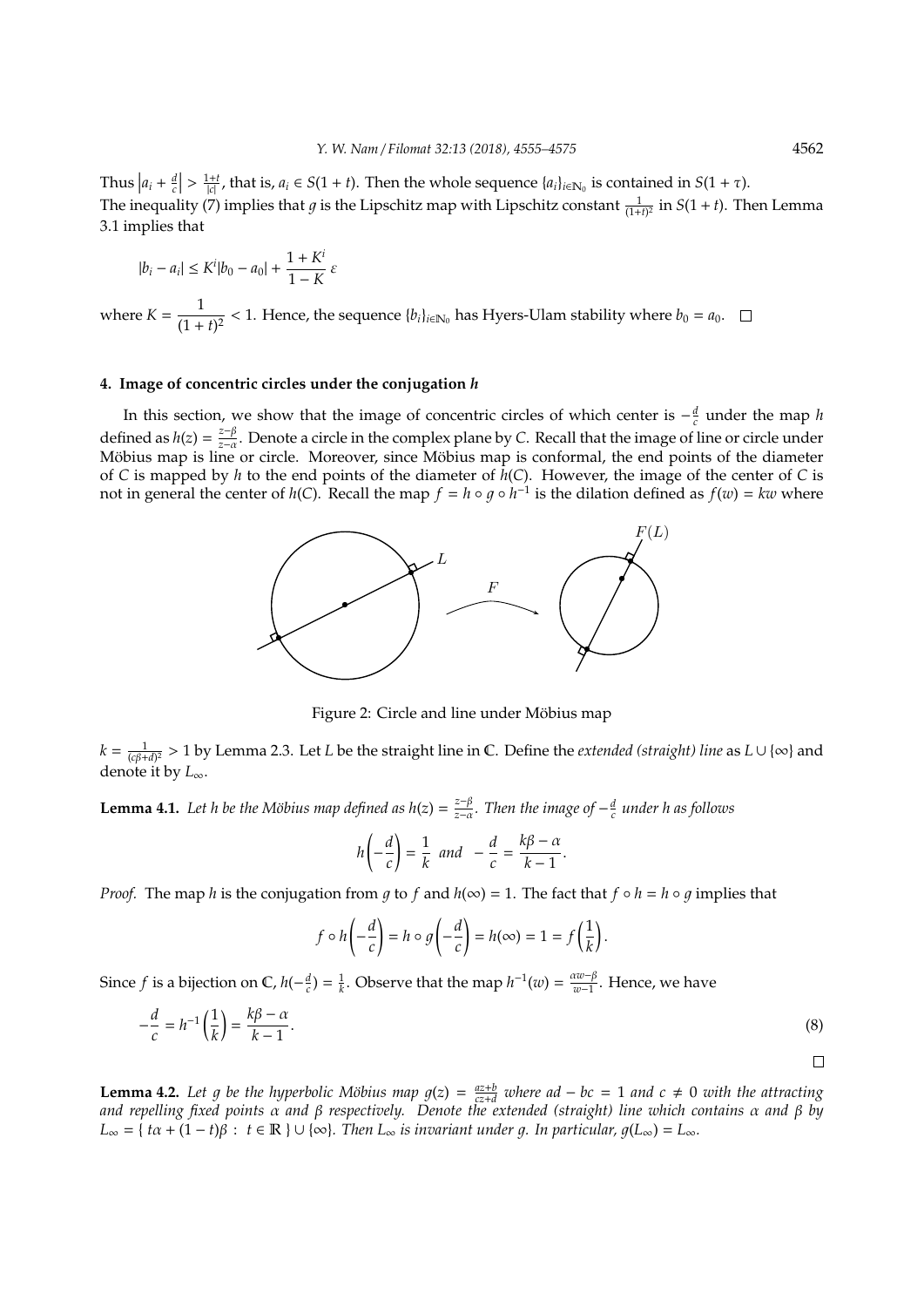*Proof.* Lemma 4.1 implies the following equation

$$
-\frac{d}{c}=\frac{k}{k-1}\beta-\frac{1}{k-1}\alpha
$$

Thus  $-\frac{d}{c}$  is in the line segment which contains both *α* and *β*. Then  $-\frac{d}{c}$  ∈ *L*<sub>∞</sub>. The fact that  $g(-\frac{d}{c}) = ∞$ implies that ∞ is also contained in  $g(L_{\infty})$ . Recall that any non constant Möbius map is bijective on  $\hat{\mathbb{C}}$ . Then  $g(L_{\infty})$  is the extended line which contains  $\alpha$  and  $\beta$ . Hence, the extended line  $L_{\infty}$  is invariant under  $g$  and  $g(L_{\infty}) = L_{\infty}$ . □

**Corollary 4.3.** *Let L*<sup>∞</sup> *be the extended line defined in Lemma 4.2. Let h be the map defined as <sup>z</sup>*−<sup>β</sup> *<sup>z</sup>*−<sup>α</sup> *where* α *and* β *are the attracting and the repelling fixed points of* 1 *respectively. Then h*(*L*∞) *is the extended real line,* R ∪ {∞}*.*

*Proof.* By the definition of *h*,  $h(a) = \infty$ ,  $h(\beta) = 0$  and  $h(\infty) = 1$ . Hence,  $h(L_{\infty})$  is the extended line which contains 0, 1 and ∞. Hence,  $h(L_{\infty})$  is the extended real line,  $\mathbb{R} \cup \{\infty\}$ .  $\square$ 

Recall the set  $\partial S(r)$  is the circle of which center is  $-\frac{d}{c}$  with radius  $\frac{r}{|c|}$  for  $c \neq 0$ . The extended line  $L_{\infty}$  contains  $-\frac{d}{c}$ . Thus for any two points *p* and *q* in *L*<sub>∞</sub>, if the midpoint of the line segment connecting *p* and *q* is  $-\frac{d}{c}$ , then *p* and *q* are the end points of the diameter of  $\partial S(r)$  for some  $r > 0$ . In the following lemma the image of the endpoints of the diameter of ∂*S*(*r*) for arbitrary radius.

**Lemma 4.4.** *Let h be the map h*(*z*) =  $\frac{z-\beta}{z-\alpha}$ *z*−α *. Let t*α + (1 − *t*)β *be the point in L*<sup>∞</sup> *and denote it by p<sup>t</sup> for t* ∈ R*. Then*

$$
h(p_t) = \frac{t}{t-1} \quad \text{and} \quad h\left(-p_t - \frac{2d}{c}\right) = \frac{tk - t + 2}{tk - t + k + 1}.
$$

*Proof.* The straightforward calculation shows that  $h(p_t) = \frac{t}{t-1}$ . So we omit the detail of the calculation. By the equation (8) in Lemma 4.1, we have  $-\frac{d}{c} = \frac{k\beta - \alpha}{k-1}$  $\frac{p-a}{k-1}$ . Then

$$
h\left(-p_t - \frac{2d}{c}\right) = \frac{\left(-p_t - \frac{2d}{c}\right) - \beta}{\left(-p_t - \frac{2d}{c}\right) - \alpha}
$$
  
\n
$$
= \frac{-t\alpha - (1 - t)\beta - \beta - \frac{2d}{c}}{-t\alpha - (1 - t)\beta - \alpha - \frac{2d}{c}}
$$
  
\n
$$
= \frac{t\alpha + (2 - t)\beta - \frac{2k\beta - 2\alpha}{k - 1}}{(1 + t)\alpha + (1 - t)\beta - \frac{2k\beta - 2\alpha}{k - 1}} \qquad \text{by (8) in Lemma 4.1}
$$
  
\n
$$
= \frac{(tk - t + 2)(\alpha - \beta)}{(tk - t + k + 1)(\alpha - \beta)}
$$
  
\n
$$
= \frac{tk - t + 2}{tk - t + k + 1}.
$$

It completes the proof.  $\square$ 

**Corollary 4.5.** Let h be the Möbius map  $h(z) = \frac{z-\beta}{z-\alpha}$ *z*−α *. Then we obtain that*

$$
h\left(-\beta - \frac{2d}{c}\right) = \frac{2}{k+1}, \quad and \quad h\left(-\frac{\alpha + \beta}{2} - \frac{2d}{c}\right) = \frac{k+3}{3k+1}.
$$

*Proof.* Observe that  $p_0 = \beta$  and  $p_{\frac{1}{2}} = \frac{\alpha + \beta}{2}$  $\frac{1+\beta}{2}$  in Lemma 4.4. Put  $t = 0$  for  $h\left(-\beta - \frac{2d}{c}\right)$  and put  $t = \frac{1}{2}$  for  $h\left(-\frac{\alpha+\beta}{2}\right)$  $\frac{+\beta}{2}-\frac{2d}{c}$ in Lemma 4.4.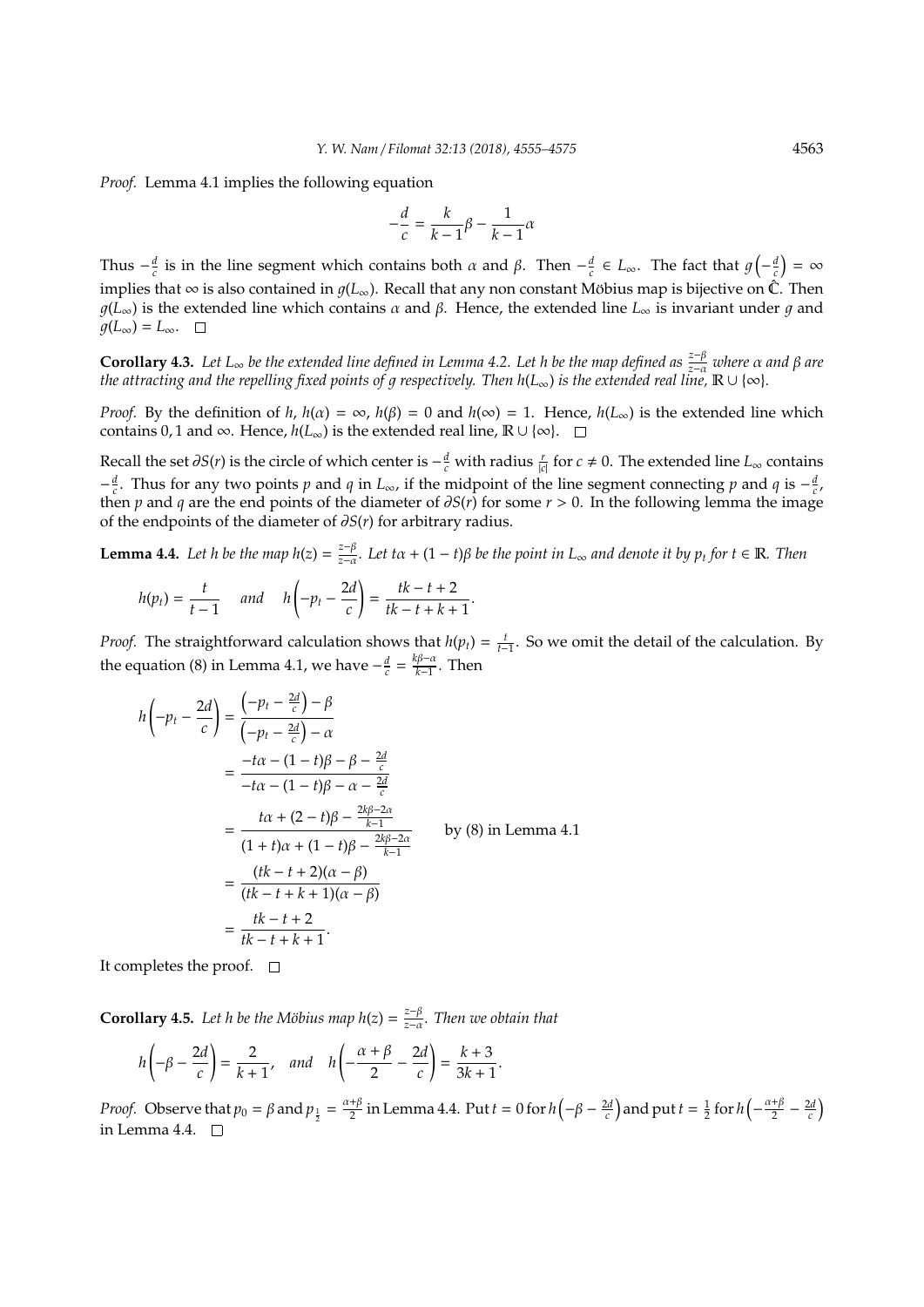**Lemma 4.6.** Let g be the hyperbolic Möbius map  $g(z) = \frac{az+b}{cz+d}$  where ad  $-bc = 1$  and  $c \neq 0$ . Let h be another Möbius *map as follows*

$$
h(z) = \frac{z - \beta}{z - \alpha}.
$$

*where α* and β be the attracting and the repelling fixed point of *q* respectively. Then

$$
\partial S\left(\frac{1}{\sqrt{k}}\right) = \left\{z: \ \left|z + \frac{d}{c}\right| = \left|\frac{d}{c} + \beta\right|\right\}
$$

*and*

$$
h\left(\partial S\left(\frac{1}{\sqrt{k}}\right)\right) = \left\{w : \left|w - \frac{1}{k+1}\right| = \frac{1}{k+1}\right\}
$$

*where k* =  $\frac{1}{(c\beta+d)^2} > 1$ *.* 

*Proof.* The fact that  $k = \frac{1}{(c\beta+d)^2}$  implies  $\frac{|c\beta+d|}{|c|} = \frac{1}{\sqrt{k}|c|}$ . Thus by Lemma 3.2, we have

$$
\partial S\left(\frac{1}{\sqrt{k}}\right) = \left\{z: \ \left|z + \frac{d}{c}\right| = \left|\frac{d}{c} + \beta\right|\right\}.
$$

The extended straight line  $L_{\infty}$  contains  $\beta$  and  $-\beta - \frac{2d}{c}$  by Lemma 4.1. The midpoint of the line segment between these two points is  $-\frac{d}{c}$ , which is the center of  $\partial S\Big(\frac{1}{\sqrt{c}}\Big)$ *k* ). The half of the distance between  $\beta$  and  $-\beta - \frac{2d}{c}$  is the radius. Moreover, ∂*S*  $\left(\frac{1}{\sqrt{c}}\right)$ *k*  $\int$  meets  $L_{\infty}$  at two points  $\beta$  and  $-\beta - \frac{2d}{c}$  at right angle because  $L_{\infty}$  goes through the center of  $\partial S\left(\frac{1}{\sqrt{2}}\right)$ *k* ). Since *h* is conformal, *F*(*L*<sub>∞</sub>) also meets *F*( $\partial S$ ( $\frac{1}{N}$  $\left(\frac{1}{k}\right)$  at *F*( $\beta$ ) and *F*( $-\beta - \frac{2d}{c}$ ) at right angle.  $h(\beta) = 0$  by the definition of *h*. Corollary 4.5 implies that

$$
h\left(-\beta - \frac{2d}{c}\right) = \frac{2}{k+1}.\tag{9}
$$

Then center of the circle  $h\left(\partial S\right) \frac{1}{\sqrt{2}}$  $\bar{k}$  ) is the midpoint of the line segment between 0 and  $\frac{2}{k+1}$  . Hence,  $h\Big(\partial S\Big(\frac{1}{\sqrt{k}}\Big)^2\Big)$ *k*  $\mathcal{L}$ is the following circle

$$
\left\{w : \left|w - \frac{1}{k+1}\right| = \frac{1}{k+1}\right\}.
$$

**Corollary 4.7.** *The following equations hold*

$$
\left|\frac{c\beta+d}{c}\right| = \frac{1}{k-1} |\alpha - \beta| \quad \text{and} \quad \frac{1}{|c|} = \frac{\sqrt{k}}{k-1} |\alpha - \beta|
$$

*where*  $k = \frac{1}{(c\beta + d)^2}$ .

*Proof.* Observe that  $h^{-1}(w) = \frac{aw - \beta}{w - 1}$ *w*−1 . Thus we have that

$$
h^{-1}\left(\frac{2}{k+1}\right) = -\frac{k+1}{k-1}\left(\alpha - \beta\right) + \alpha
$$

 $\Box$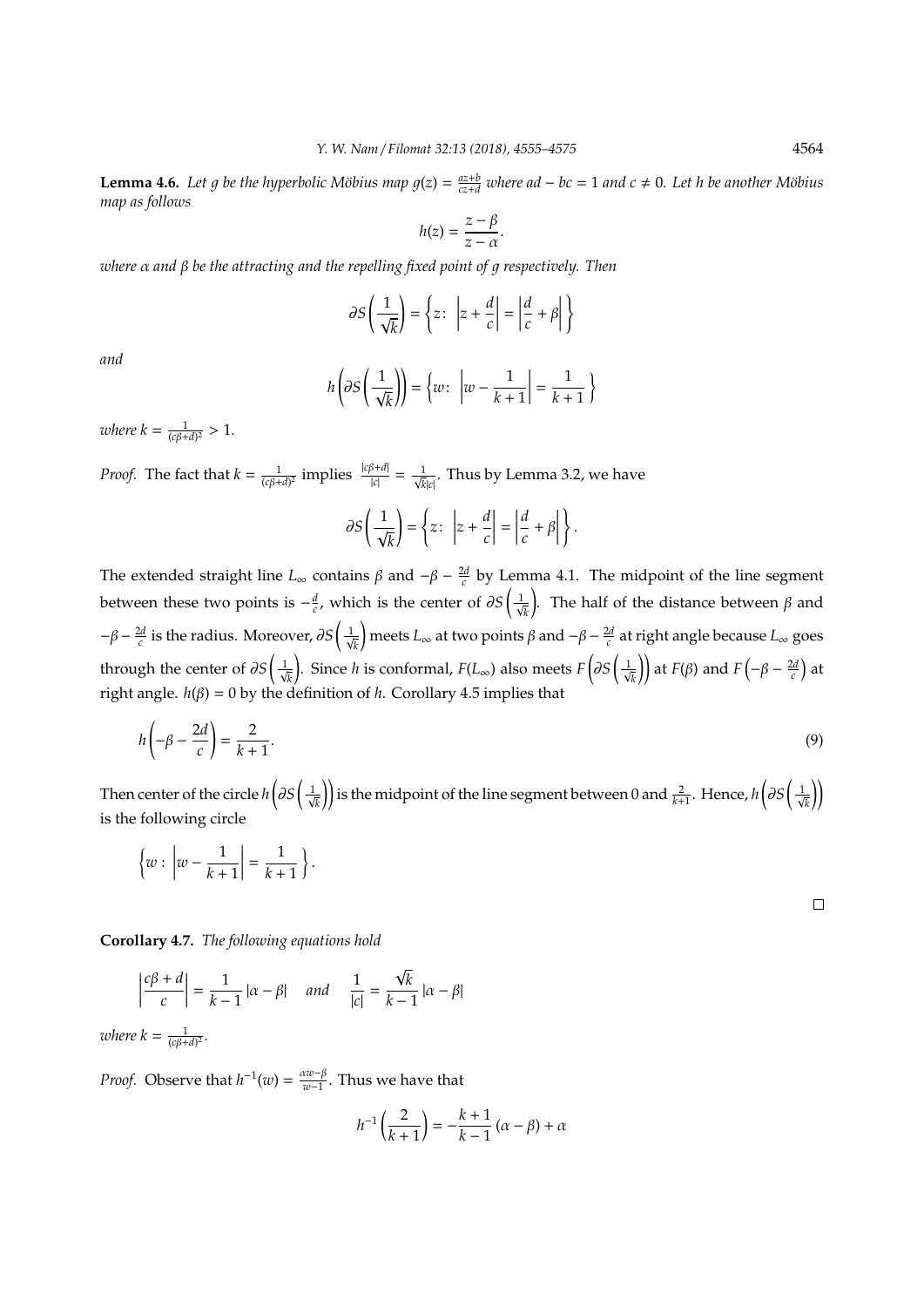and  $h^{-1}(0) = \beta$ . The distance between the above two points is the diameter of  $\partial S\left(\frac{1}{\lambda}\right)$ *k* . Then the half of this distance is the radius of  $\partial S\left(\frac{1}{\sqrt{2}}\right)$ *k* as follows

$$
\frac{1}{2}\left|-\frac{k+1}{k-1}\left(\alpha-\beta\right)+\alpha-\beta\right|=\frac{1}{k-1}\left|\alpha-\beta\right|.
$$

However,  $\vert$ *c*β+*d c* | is also the radius of  $\partial S$   $\left(\frac{1}{\sqrt{2}}\right)$ *k* by Lemma 4.6. Hence, we have *c*β+*d c*  $\mathcal{S}\left(\frac{1}{\sqrt{k}}\right)$  by Lemma 4.6. Hence, we have  $\left|\frac{c\beta+d}{c}\right| = \frac{1}{k-1} |\alpha-\beta|$  and moreover, since  $\frac{1}{\sqrt{2}}$  $\frac{1}{k} = |c\beta + d|$ , the equation  $\frac{1}{|c|} = \frac{\sqrt{k}}{k-1} |a - \beta|$  holds.

**Remark 4.8.** *The upper bound of*  $\frac{1}{|c|}$  *for every k* > 1 *is the distance between*  $-\frac{d}{c}$  *and*  $\frac{\alpha+\beta}{2}$  *because* 

$$
\left|\frac{\alpha+\beta}{2} - \left(-\frac{d}{c}\right)\right| = \left|\frac{a-d}{2c} + \frac{d}{c}\right| = \frac{a+d}{2|c|} > \frac{2}{2|c|} = \frac{1}{|c|}.
$$

*Recall that*  $tr(g) = a + d = 2 + \tau$ . Thus the equation,  $\frac{a+d}{2|c|} = \frac{1+\frac{\tau}{2}}{|c|}$  holds. Then the disk  $\hat{\mathbb{C}} \setminus S\left(1+\frac{\tau}{2}\right)$  as follows

$$
\hat{\mathbb{C}} \setminus S\left(1 + \frac{\tau}{2}\right) = \left\{z : \left|z + \frac{d}{c}\right| \le \left|\frac{\alpha + \beta}{2} + \frac{d}{c}\right|\right\}.
$$
\n(10)

*Moreover, this disk contains compactly the disk*  $\hat{\mathbb{C}} \setminus S(1)$ *.* 

**Proposition 4.9.** *The circle h*  $\left( \partial S \left( 1 + \frac{\tau}{2} \right) \right)$  *is as follows* 

$$
\left\{ w : \left| w - \frac{1}{2} \left( \frac{k+3}{3k+1} - 1 \right) \right| = \frac{1}{2} \left( \frac{k+3}{3k+1} + 1 \right) \right\}.
$$
\n(11)

*Proof.* By the definition of  $\partial S(r)$  for  $r > 0$ , the line connecting the fixed points  $\alpha$  and  $\beta$ , say *L*, goes through the center of the circle ∂*S*(*r*). In other words, the circle and line meet at two points at right angle. Since *h* is conformal, *h*(∂*S*(*r*)) meets also the real line at two points at right angle.

Observe that two points in the set  $\partial S\left(1+\frac{\tau}{2}\right) \cap L$  are  $-\frac{\alpha+\beta}{2}$  $\frac{1+\beta}{2} - \frac{2d}{c}$  and  $\frac{\alpha+\beta}{2}$ . Thus it suffice to show that the image of two points in  $\partial S(1+\frac{\tau}{2}) \cap L$  under *h* is the points  $\frac{k+3}{3k+1}$  and −1. In Lemma 4.4, put *t* =  $\frac{1}{2}$ . Hence, we have the following equations

$$
h\left(\frac{\alpha+\beta}{2} - \frac{2d}{c}\right) = \frac{k+3}{3k+1} \quad \text{and} \quad h\left(\frac{\alpha+\beta}{2}\right) = -1
$$

for each *k* > 1. Then the midpoint of the two points  $\frac{k+3}{3k+1}$  and -1 is the center of the circle  $h\left(\partial S\left(1+\frac{\tau}{2}\right)\right)$ . Moreover, the half of the distance between these two points is the radius of  $h\left(\partial S\left(1+\frac{\tau}{2}\right)\right)$ .

**Remark 4.10.** *Observe that the map*  $y(k) = \frac{k+3}{3k+1}$  *is a decreasing function for*  $k > 0$  *and*  $\frac{1}{3} < \frac{k+3}{3k+1} < 1$  *for*  $k > 1$ *.*  $y(1) = 1$  and  $\lim_{k\to\infty} \frac{k+3}{3k+1} = \frac{1}{3}$ . Then the circle in Corollary 4.9, h $\left(\partial S\left(1+\frac{1}{2}\right)\right)$  is contained in the unit disk  $\{w: |w| \leq 1\}$  *for all*  $1 < k < \infty$ *.*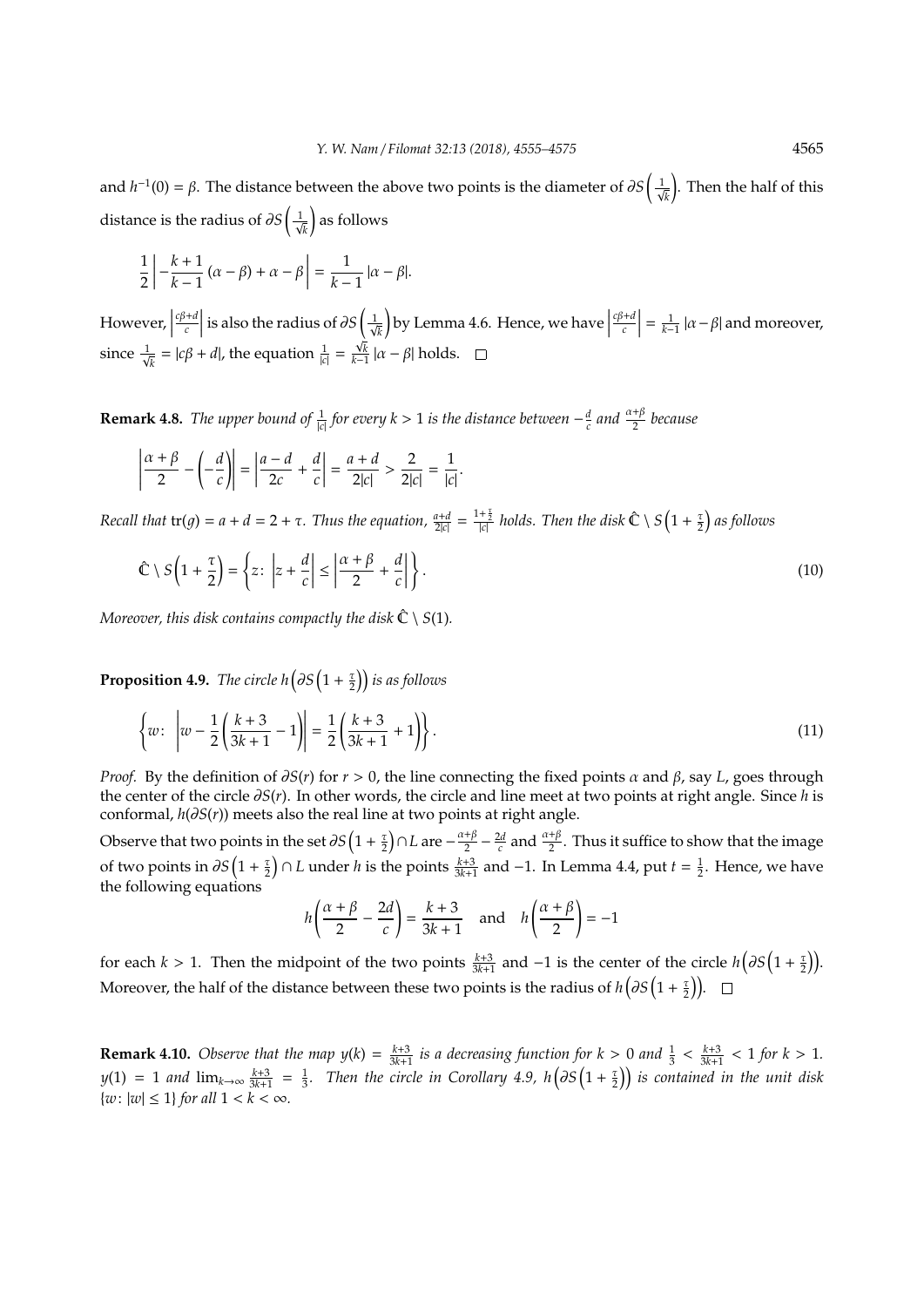

Figure 3: Concentric circles and its images under *h*

#### **5. Avoided region**

The map  $q$  is the hyperbolic Möbius map as follows

$$
g(z) = \frac{az + b}{cz + d}
$$

for  $ad - bc = 1$  and  $c \neq 0$ . Since the point ∞ is not a fixed point of g, the preimage of ∞ under g, namely,  $g^{-1}(\infty)$  is in the complex plane. For a given  $\varepsilon > 0$ , the sequence  $\{a_i\}_{i \in \mathbb{N}_0}$  satisfying that

$$
|a_{i+1}-g(a_i)|\leq \varepsilon
$$

contains  $g^{-1}(\infty)$ , say  $a_k$ , then  $|a_{k+1} - \infty|$  is not bounded where  $|\cdot|$  is the absolute value of the complex number. In order to exclude  $g^{-1}(\infty)$  in the whole sequence  $\{a_i\}_{i\in\mathbb{N}_0}$ , the region  $\mathcal{R}_g$  is defined such that if the initial point of the sequence,  $a_0$  is not in  $\mathcal{R}_g$ , then the whole sequence  $\{a_i\}_{i\in\mathbb{N}_0}$  cannot be in the same region  $\mathcal{R}_g$ . Let the forward orbit of *p* under *F* be the set {*F*(*p*), *F*<sup>2</sup>(*p*), . . . , *F<sup>n</sup>*(*p*), . . .} and denote it by Orb<sub>N</sub>(*p*, *F*).

**Definition 5.1.** Let F be the map on  $\hat{C}$  which does not fix ∞. Avoided region for the sequence {a<sub>i</sub>}<sub>i∈N0</sub> satisfying  $|a_{i+1} - F(a_i)|$  ≤  $\varepsilon$  *for a given*  $\varepsilon > 0$  *which is denoted by*  $R_F$  ⊂  $\mathbb C$  *is defined as follows* 

- *1.*  $\hat{\mathbb{C}} \setminus \mathcal{R}_F$  *is (forward) invariant under F, that is, F(* $\hat{\mathbb{C}} \setminus \mathcal{R}_F$ *)*  $\subset \hat{\mathbb{C}} \setminus \mathcal{R}_F$ *.*
- 2. For any given initial point  $a_0$  in  $\mathbb{C} \setminus R_F$ , all points in the sequence  $\{a_i\}_{i\in\mathbb{N}_0}$  satisfying  $|a_{i+1}-F(a_i)| \leq \varepsilon$  are in  $\mathbb{C} \setminus \mathcal{R}_F$ .

If  $\mathcal{R}_F$  contains  $\mathrm{Orb}_\mathbb{N}(p,F^{-1})$  where  $p\in\hat{\mathbb{C}}$ , then it is called the avoided region at  $p$  and is denoted by  $\mathcal{R}_F(p)$ .

In the above definition, the avoided region does not have to be connected.

**Remark 5.2.** *The set*  $\hat{C} \setminus S(1+t)$  *in Proposition 3.3 is an avoided region at* ∞. However, avoided region  $\hat{C} \setminus S\left(1+\frac{\tau}{2}\right)$  $c$ an be extended to some neighborhood of  $\rm Orb_N(\infty, g^{-1})$ , which is denoted to be  $\mathcal{R}_g(\infty)$  in the following proposition.

Recall that for a complex number *z*, Re *z* is the real part of *z* and Im *z* is the imaginary part of *z*. The complex conjugate of  $z$  is denoted by  $\bar{z}$ .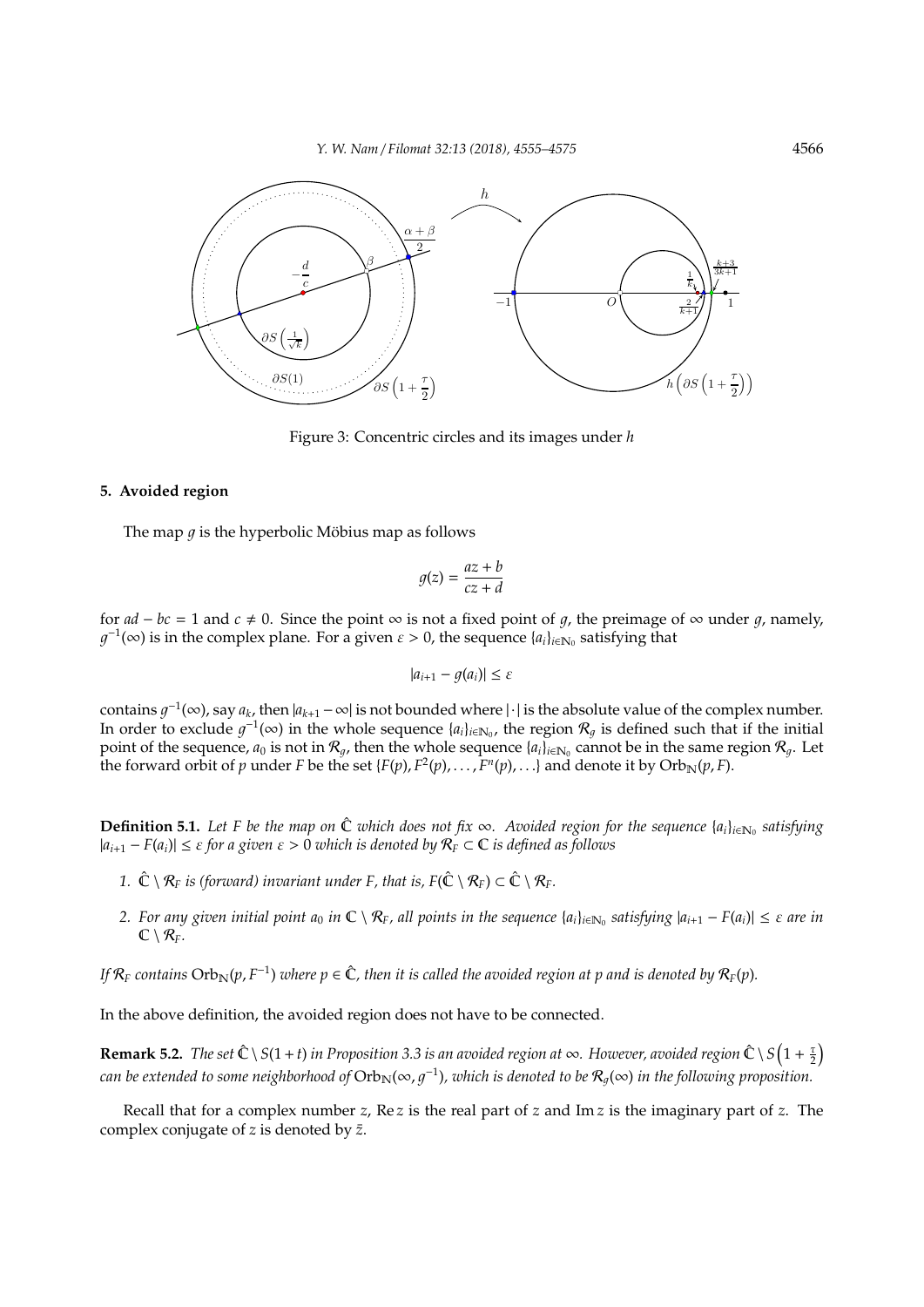*Y. W. Nam* / *Filomat 32:13 (2018), 4555–4575* 4567



Figure 4: Avoided regions for hyerbolic Möbius maps

**Proposition 5.3.** *Define the following regions*

$$
\mathcal{R}_1^t = \left\{ w : |w| \le \frac{t\delta}{k-1} \right\} \cap \left\{ w : \text{Re } w \le 0 \right\}
$$
\n
$$
\mathcal{R}_2^t = \left\{ w : -\frac{t\delta}{k-1} \le \text{Im } w \le \frac{t\delta}{k-1} \right\} \cap \left\{ w : 0 \le \text{Re } w \le \frac{1}{k} \right\}
$$
\n
$$
\mathcal{R}_3^t = \left\{ w : \left| w - \frac{1}{k} \right| \le \frac{t\delta}{k-1} \right\} \cap \left\{ w : \text{Re } w \ge \frac{1}{k} \right\}
$$

*for*  $t \ge 1$  and denote the union  $\mathcal{R}_1^t \cup \mathcal{R}_2^t \cup \mathcal{R}_3^t$  by  $\mathcal{R}^t$ . Let the map f be the dilation,  $f(w) = kw$  for the given number  $\hat{k} > 1$ *. Let* { $c_i$ }<sub>i∈N0</sub> be the sequence for a given  $\delta > 0$  satisfying that

$$
|c_{i+1} - f(c_i)| < \delta \tag{12}
$$

for all  $i\in\mathbb{N}_0$ . If  $\delta<\left(1-\frac{1}{k}\right)^2$ , then the set  $\mathcal{R}^t$  is an avoided region for {c<sub>i</sub>}<sub>i∈N0</sub>, namely,  $\mathcal{R}_f$ . Furthermore,  $\mathcal{R}_f$  contains the the orbit,  $\mathrm{Orb}_{\mathbb{N}}(1,f^{-1})$ . Hence, the avoided region can be chosen as  $\mathcal{R}_f(1)$ .

The proof of Proposition 5.3 requires the combined result of lemmas as follows.

**Lemma 5.4.** Let f be the map  $f(w) = kw$  for  $k > 1$ . The sequence  $\{c_i\}_{i \in \mathbb{N}_0}$  is defined in (12) for  $\delta > 0$ . Consider the *following regions*

$$
\mathcal{D}_1^t = \left\{ w : |w| \le \frac{t\delta}{k-1} \right\}, \quad \mathcal{D}_2^t = \left\{ w : -\frac{t\delta}{k-1} \le \text{Im } w \le \frac{t\delta}{k-1} \right\}
$$

*for*  $\delta > 0$  and  $t \ge 1$ . If  $c_0 \in \hat{\mathbb{C}} \setminus \mathcal{D}_j^t$  for  $j = 1, 2$ , then the whole sequence  $\{c_i\}_{i \in \mathbb{N}_0}$  is contained in the same set  $\hat{\mathbb{C}} \setminus \mathcal{D}_j^t$ *respectively.*

*Proof.* Suppose firstly that  $|c_0| > \frac{t\delta}{k-1}$ . Thus  $|f(c_0)| > \frac{kt\delta}{k-1}$ . The inequality  $|c_{i+1} - f(c_i)| < \delta$  implies that

$$
\delta > |c_1 - f(c_0)| \ge ||c_1| - |f(c_0)|| \tag{13}
$$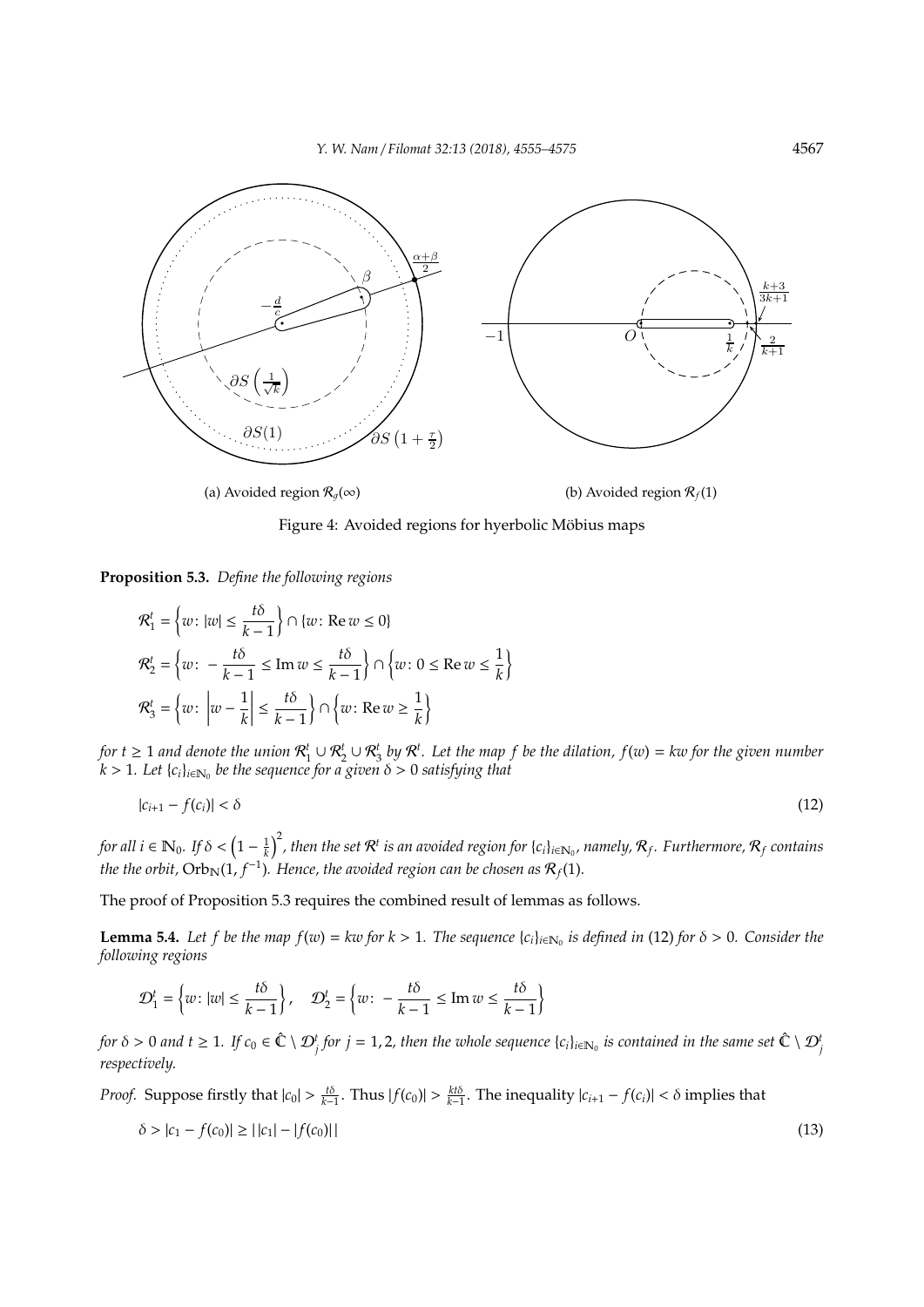*Y. W. Nam* / *Filomat 32:13 (2018), 4555–4575* 4568

$$
|c_1| > |f(c_0)| - \delta > \frac{kt\delta}{k-1} - t\delta = \frac{t\delta}{k-1}
$$
\n
$$
(14)
$$

for *t*  $\geq$  1. Then *c*<sub>1</sub>  $\in \hat{\mathbb{C}} \setminus \mathcal{D}_{1}^{t}$ . By induction the whole sequence is also contained in  $\hat{\mathbb{C}} \setminus \mathcal{D}_{1}^{t}$ . Similarly, suppose that  $c_0 \in \mathcal{D}_2^t$ . Since  $|\text{Im}(c_1 - f(c_0))| \le |c_1 - f(c_0)| < \delta$ , the assumption  $c_0 \in \mathcal{D}_2^t$  implies the following inequality.

$$
|\text{Im } c_1| > |\text{Im } f(c_0)| - \delta = k |\text{Im } c_0| - \delta > \frac{kt\delta}{k-1} - t\delta = \frac{t\delta}{k-1}
$$

for *t*  $\geq$  1. Then *c*<sub>1</sub>  $\in$   $\mathcal{D}_2^t$ . Hence, by induction the whole sequence is also contained in  $\hat{C} \setminus \mathcal{D}_2^t$ .

Observe that  $\mathcal{D}_1^t \subset \mathcal{D}_2^t$  for every  $t \ge 1$  in Lemma 5.4. The region  $\mathcal{R}_1^t$  is the half disk of  $\mathcal{D}_1^t$  in the left half complex plane. Thus if a point  $c_j$  in  $\hat{\mathbb{C}} \setminus \mathcal{R}_1^t$  and  $c_{j+1}$  is also contained in the set  $\{w: \text{Re } w \leq 0\}$  for some  $j \in \mathbb{N}_0$ , then  $c_{j+1}$  is contained in  $(\hat{\mathbb{C}} \setminus \mathcal{R}_1^t) \cap \{w : \text{Re } w \leq 0\}$ . However,  $c_{j+1}$  may be in the right half complex plane. Thus in order to construct the avoided region in Proposition 5.3, another lemma is required as follows.



**Lemma 5.5.** Let f be the map  $f(w) = kw$  for  $k > 1$ . The sequence  $\{c_i\}_{i \in \mathbb{N}_0}$  is defined in (12) for  $\delta > 0$ . Suppose that  $c_j$  for some  $j \in \mathbb{N}_0$  is contained in the set  $(\hat{\mathbb{C}} \setminus \mathcal{D}_1^t) \cap \{w : \text{Re } w \le 0\}$  but  $\text{Re } c_{j+1} \ge 0$ . Then  $c_{j+1}$  satisfies that  $|\text{Im } c_{j+1}| > \frac{t\delta}{k-1}$ , that is,  $c_{j+1} \in \hat{\mathbb{C}} \setminus \mathcal{D}_2^t$  for  $t \geq 1$ .

*Proof.* By the assumption we have

$$
c_j\in\left\{w\colon |w|>\frac{t\delta}{k-1}\right\}\cap\{w\colon\mathrm{Re}\,w\leq 0\}
$$

for some given  $j \in \mathbb{N}_0$ . Let  $c_{\bullet}$  be the purely imaginary number satisfying  $|c_j| = |c_{\bullet}|$  and Im  $c_j$  and Im  $c_{\bullet}$  has the same sign. Without loss of generality, we may assume that  $\text{Im } c_i > 0$  and  $\text{Im } c_i > 0$ . The proof of other case is similar. Define the sets as follows

$$
D^+ = \{w : |w - kc_{\bullet}| < \delta\} \cap \{w : \text{Re } w \ge 0\}
$$
\n
$$
D_j^+ = \{w : |w - kc_j| < \delta\} \cap \{w : \text{Re } w \ge 0\}.
$$

Consider the region

$$
P = \{ z \colon |z - kc_{\bullet}| < |z - kc_j| \}
$$

We show that  $D_j^+ \subseteq D^+$  where Re  $c_j \le 0$  using the following claim.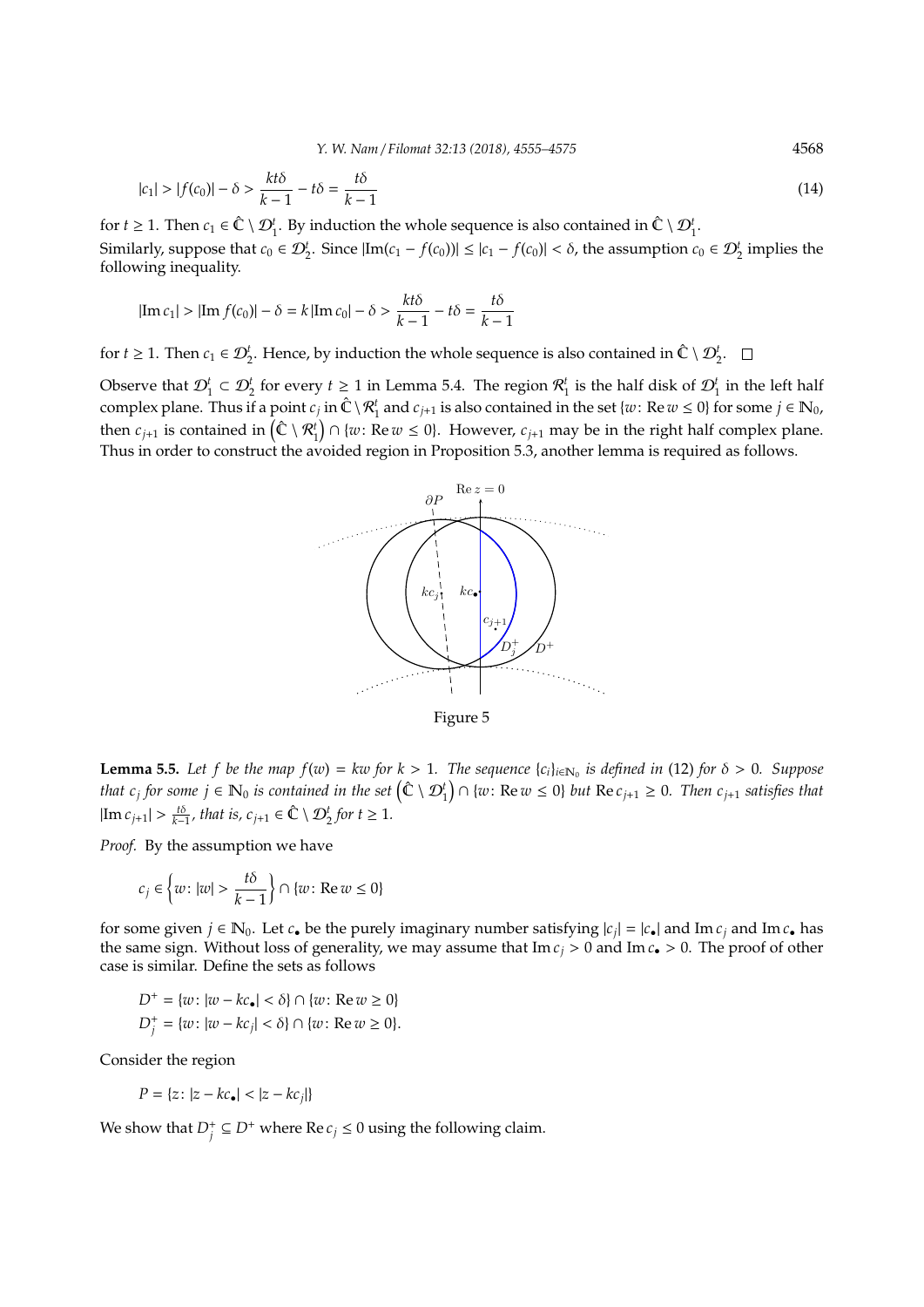*claim*: For any  $z \in (\hat{\mathbb{C}} \setminus P) \cap \{z \colon \text{Im } z \ge 0\}$ , the real part of *z* is negative, namely, Re  $z \le 0$ . The number *z* satisfies the equivalent inequalities

$$
|z - kc_{\bullet}| \ge |z - kc_j|
$$
  
\n
$$
\iff |z - kc_{\bullet}|^2 \ge |z - kc_j|^2
$$
  
\n
$$
\iff -kc_{\bullet}\overline{z} - k\overline{c_{\bullet}}z \ge -kc_j\overline{z} - k\overline{c_j}z
$$
  
\n
$$
\iff -\text{Re}(\overline{c_{\bullet}}z) \ge -\text{Re}(\overline{c_j}z)
$$
  
\n
$$
\iff \text{Re}((\overline{c_j} - \overline{c_{\bullet}})z) \ge 0
$$

Recall that  $\text{Re } c_j \le 0$ ,  $\text{Re } c_{\bullet} = 0$  and  $\text{Im } c_{\bullet} \ge \text{Im } c_j > 0$  because  $|c_j| = |c_{\bullet}|$ . Thus  $\overline{c_j - c_{\bullet}} = -a + bi$  for some *a*, *b* > 0. Denote  $z = x + yi$  for  $y > 0$ . Then Re  $((c_i - c_{\bullet})z) = \text{Re}((-a + bi)(x + yi)) = -ax - by \ge 0$ . Then  $x \le 0$ , that is,  $\text{Re } z \leq 0$  is the necessary condition for the inequality. The proof of the claim is complete. If  $\text{Re } w \geq 0$  and  $\text{Im } w \geq 0$ , then  $w \in P$ . Thus

$$
|w - kc_{\bullet}| < |w - kc_j| < \delta.
$$

Then  $D_j^+ \subseteq D^+$ . For every  $w \in D^+$ , the following inequality holds

$$
|\text{Im } w - \text{Im } kc_{\bullet}| \le |w - kc_{\bullet}| < \delta
$$
  
\n
$$
\implies |\text{Im } w| > k |\text{Im } c_{\bullet}| - \delta
$$
  
\n
$$
= k|c_{\bullet}| - \delta = k|c_j| - \delta
$$
  
\n
$$
> \frac{tk\delta}{k-1} - t\delta
$$
  
\n
$$
= \frac{t\delta}{k-1}
$$

Then  $D^+$  is disjoint from  $\mathcal{D}_2^t$ . The fact that  $c_{j+1} \in D_j^+$  implies that  $c_{j+1} \notin \mathcal{D}_2^t$  for  $t \geq 1$ . Hence,  $c_{j+1} \in \hat{\mathbb{C}} \setminus \mathcal{D}_2^t$  for  $t$  ≥ 1.  $□$ 

**Lemma 5.6.** Let f be the map  $f(w) = kw$  for  $k > 1$ . The sequence  $\{c_i\}_{i \in \mathbb{N}_0}$  is defined in (12) for  $\delta > 0$ . Suppose that  $c_j \in \left(\mathbb{\hat{C}} \setminus \mathcal{R}_3^t\right) \cap \left\{w \colon \text{Re } w \geq \frac{1}{k}\right\}$ , that is,

$$
c_j \in \left\{ w \colon \left| w - \frac{1}{k} \right| > \frac{t\delta}{k-1} \right\} \cap \left\{ w \colon \text{Re}\, w \ge \frac{1}{k} \right\} \tag{15}
$$

 $f$  *for t*  $\geq 1$  *and for some j*  $\in$   $\mathbb{N}_0$ *. If*  $\delta < \left(\frac{k-1}{k}\right)^2$ *, then c*<sub>j+1</sub> *is contained in*  $\hat{\mathbb{C}} \setminus \mathcal{R}_3^t \cap \left\{w : \text{Re } w \geq \frac{1}{k}\right\}$  for  $t \geq 1$ .

*Proof.* Observe that  $f(\hat{\mathbb{C}} \setminus \mathcal{R}_3^t)$  is the half disk. Since  $|c_{j+1} - f(c_j)| < \delta$ , we have that  $|c_{j+1}| > |f(c_j)| - \delta \ge 1 - \delta$ . Moreover,  $|c_j| < \frac{1}{k} + \frac{t\delta}{k-1}$ . Thus it suffice to show that  $1 - \delta > \frac{1}{k} + \frac{t\delta}{k-1}$ . Then

$$
1 - \delta > \frac{1}{k} + \frac{t\delta}{k - 1} \Longleftrightarrow 1 - \frac{1}{k} > \frac{t\delta}{k - 1} + \delta = \left(\frac{t}{k - 1} + 1\right)\delta
$$

$$
\geq \left(\frac{k + t - 1}{k - 1}\right)\delta.
$$

Hence,  $\delta < \frac{(k-1)^2}{k(k+t-1)} \leq \left(\frac{k-1}{k}\right)^2$  for all  $t \geq 1$ .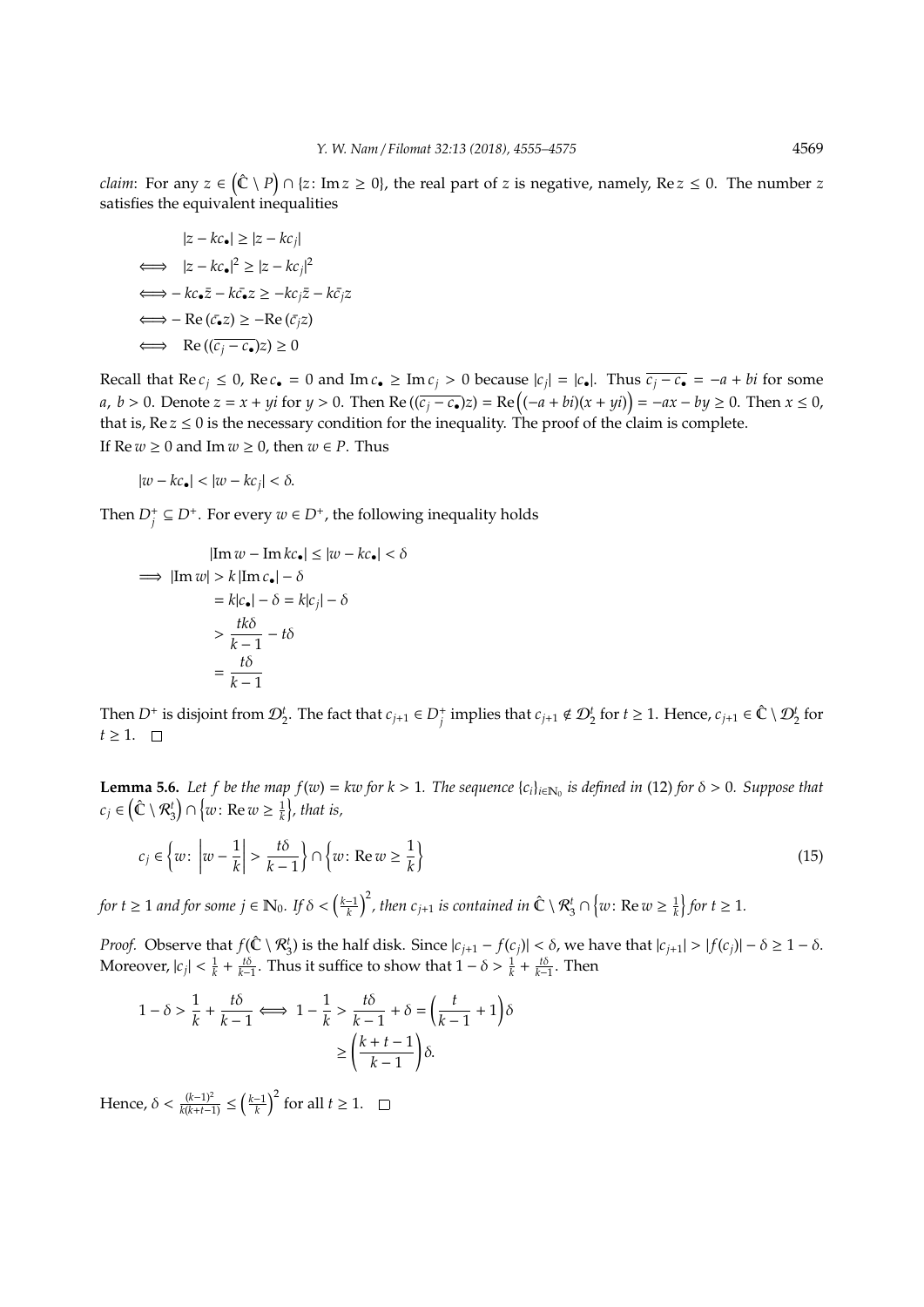*Proof.* [proof of Proposition 5.3] The definition of  $\mathcal{R}^t$  and  $\mathcal{D}_2^t$  implies that  $\mathcal{R}^t \subset \mathcal{D}_2^t$ . If  $c_j \in \mathcal{D}_2^t$ , then  $c_{j+1} \in \mathcal{D}_2^t$ by Lemma 5.4. Thus we may assume that  $\text{Re } c_j \leq 0$  or  $\text{Re } c_j \geq \frac{1}{k}$ . If  $c_j \in \hat{\mathbb{C}} \setminus R_1^t \cap \{w : \text{Re } \leq 0\}$ , then  $c_{j+1}$  is contained in the same set by Lemma 5.5. Similarly, if  $c_j \in \hat{\mathbb{C}} \setminus R_3^t \cap \{w : \text{Re} \leq 0\}$ , then  $c_{j+1}$  is contained in the same set by Lemma 5.6. Hence,  $\mathcal{R}^t = \mathcal{R}_1^t \cup \mathcal{R}_2^t \cup \mathcal{R}_3^t$  can be an avoided region  $\mathcal{R}_f$  for  $t \ge 1$ . Moreover, Orb<sub>N</sub>(1, *f*<sup>-1</sup>) is contained in the line segment connecting 0 and  $\frac{1}{k}$ .

We define the avoided region  $\mathcal{R}_f$ (1) as  $\mathcal{R}_1^k\cup\mathcal{R}_2^1\cup\mathcal{R}_3^1$  and  $\mathcal{R}_g(\infty)$  as  $h^{-1}(\mathcal{R}_f(1)).$ 

### **6. Escaping time from the region**

Let the sequence  ${c_i}_{i \in \mathbb{N}_0}$  satisfies the following

$$
|c_{i+1} - f(c_i)| \le \delta \tag{16}
$$

for all  $i \in \mathbb{N}_0$ . For the given region *R*, assume that  $c_0 \in R$ . If the distance between  $c_n$  and the closure of *R* is positive for all  $n \ge N$  for some  $N \in \mathbb{N}$ , then  $N$  is called *escaping time* of the sequence  $\{c_i\}_{i \in \mathbb{N}_0}$  from  $R$  under  $f$ . If the escaping time  $N$  is independent of the initial point  $c_0$  in  $R$ , then the number  $N$  is called *uniformly* escaping time. Denote the ball of which center is the origin with radius  $r > 0$  by  $B(0, r)$ .

**Lemma 6.1.** Let  $\{c_i\}_{i\in\mathbb{N}_0}$  be the sequence defined in the equation (16) where  $f(w) = kw$  for  $k > 1$ . Suppose that  $c_0 \in E_f$  where  $E_f$  is defined as the region h $\left(\hat{\mathbb{C}} \setminus S\left(1+\frac{\tau}{2}\right)\right) \setminus B\left(0,\frac{k\delta}{k-1}\right)$ . Then the (uniformly) escaping time N from *the region E<sup>f</sup> under f satisfies the following inequality*

$$
N > \log \left( \frac{1}{\delta} \left( \frac{k+3}{3k+1} + 1 \right) + 1 \right) / \log k
$$

*for small enough*  $\delta > 0$ *.* 

*Proof.* By triangular inequality, we have

$$
|f^{n}(c_{0}) - c_{0}| \le |f^{n}(c_{0}) - f^{n-1}(c_{1})| + |f^{n-1}(c_{1}) - f^{n-2}(c_{2})| + \cdots + |f^{2}(c_{n-2}) - f(c_{n-1})| + |f(c_{n-1}) - c_{n}| + |c_{n} - c_{0}|
$$
  

$$
= \sum_{j=1}^{n} k^{n-j} |f(c_{j-1}) - c_{j}| + |c_{n} - c_{0}|
$$
  

$$
\le \frac{k^{n} - 1}{k - 1} \delta + |c_{n} - c_{0}|.
$$

Thus we have

$$
|c_n - c_0| \ge |f^n(c_0) - c_0| - \frac{k^n - 1}{k - 1} \delta
$$
  

$$
= (k^n - 1)|c_0| - \frac{k^n - 1}{k - 1} \delta
$$
  

$$
= (k^n - 1) \left( |c_0| - \frac{\delta}{k - 1} \right)
$$
  

$$
\ge (k^n - 1) \left( \frac{k\delta}{k - 1} - \frac{\delta}{k - 1} \right)
$$
  

$$
= (k^n - 1) \delta
$$

Hence, the escaping time *N* satisfies if the inequality  $(k^N - 1)\delta > \frac{k+3}{3k+1} + 1$  holds, then  $|c_n - c_0|$  is greater than the diameter of  $h(S(1 + \frac{\tau}{2}))$  for all  $n \geq N$  by (11) in Proposition 4.9. Hence, *N* is the uniformly escaping time where  $N > \frac{\log(\frac{1}{\delta}(\frac{k+3}{3k+1}+1)+1)}{\log k}$  $\frac{3k+1}{\log k}$ .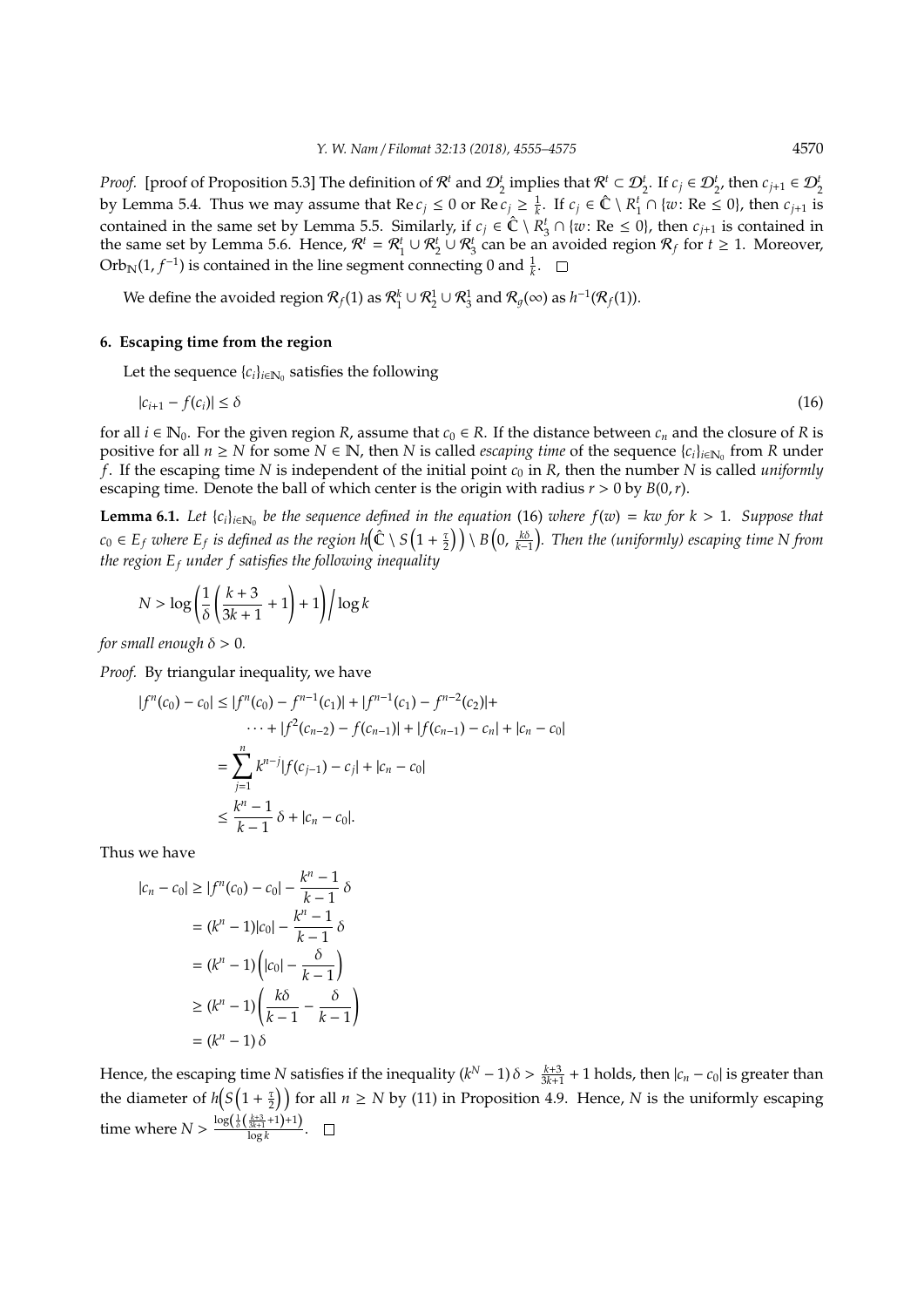**Remark 6.2.** The inequality  $\frac{1}{3} < \frac{k+3}{3k+1} < 1$  for  $k > 1$  implies that a upper bound of the uniformly escaping time is  $N_0 > \log\left(\frac{2}{\delta} + 1\right) / \log k.$ 

The sequence  $\{a_i\}_{i\in\mathbb{N}_0}$  is defined as the set each of which element  $a_i = h(c_i)$  for every  $i \in \mathbb{N}_0$  where  $\{c_i\}_{i\in\mathbb{N}_0}$  is defined in (16). Recall that *f* is the map  $h \circ g \circ h^{-1}$ . Denote the radius of the ball  $h^{-1}(B(c_j, \delta))$  by  $\varepsilon_j$  for  $j \in \mathbb{N}_0$ . Then the sequence  $\{a_i\}_{i \in \mathbb{N}_0}$  as follows

$$
|a_{i+1} - g(a_i)| \le \varepsilon_i. \tag{17}
$$

corresponds  $\{c_i\}_{i\in\mathbb{N}_0}$  by the conjugation *h*. Then the escaping time of  $\{a_i\}_{i\in\mathbb{N}_0}$  from  $h^{-1}(E_f)$  under  $g$  is the same as that of  $\{c_i\}_{i\in\mathbb{N}_0}$  from  $E_f$  under  $f$  in Lemma 6.1. Furthermore, since  $h$  is uniformly continuous on the closure of  $\hat{C} \setminus S(1+\frac{\tau}{2})$  under Euclidean metric, there exists  $\varepsilon > 0$  such that  $h(B(a_j, \varepsilon)) \subset B(c_j, \delta)$  for  $j = 1, 2, ... N_1$  for all  $c_j \in \hat{E}_f$ . Thus we obtain the following Proposition.

**Proposition 6.3.** *Let* { $c_i$ }<sub>*i*∈N<sub>0</sub></sub> *be the sequence satisfying* 

$$
|c_{i+1} - f(c_i)| \le \delta
$$

*where*  $f(w) = kw$  *for*  $k > 1$  *on*  $E_f$  *defined in Lemma 6.1. Let N be the (uniformly) escaping time from*  $E_f$  *Let*  $\{a_i\}_{i \in \mathbb{N}_0}$ *be the sequence satisfying*  $a_i = h(c_i)$  *for every*  $i \in \mathbb{N}_0$ *. Then there exists*  $\varepsilon > 0$  *such that if*  $[a_i]_{i \in \mathbb{N}_0}$  *satisfies that* 

$$
|a_{i+1} - g(a_i)| \le \varepsilon \tag{18}
$$

*on*  $h^{-1}(E_f)$  for  $i = 1, 2, ..., N − 1$ , then the escaping time from  $h^{-1}(E_f)$  under g is also N.

**Remark 6.4.** The definition of  $E_f$  implies that the set  $h^{-1}(E_f)$  is the set,  $(\hat{\mathbb{C}} \setminus S(1 + \frac{\tau}{2})) \setminus h^{-1}(B(0, \frac{k\delta}{k-1}))$ .

#### **7. Hyers-Ulam stability on the complement of the avoided region**

Hyers-Ulam stability of hyperbolic Möbius map requires two different regions, one of which is  $S(1 + \frac{\tau}{2})$ where  $tr(g) = 2 + \tau$  for  $\tau > 0$ . The other region is the  $(\hat{\mathbb{C}} \setminus S\left(1 + \frac{\tau}{2}\right)) \setminus \mathcal{R}_g(\infty)$  where  $\mathcal{R}_g(\infty) = h^{-1}\left(\mathcal{R}_f(1)\right)$  is the avoided region defined in Section 5. We show that Hyers-Ulam stability on the region  $\left(\hat\mathbb C\setminus S\left(1+ \frac\tau2\right)\right)\setminus\mathcal R_g(\infty)$ for finite time bounded by the uniformly escaping time. Then this stability and Proposition 3.3 implies Hyers-Ulam stability of q on the set  $\hat{\mathbb{C}} \setminus \mathcal{R}_q(\infty)$ .

**Lemma 7.1.** *The avoided region h*<sup>−</sup><sup>1</sup> <sup>R</sup>*f*(1) *contains the disk*

$$
D_{\tilde{\varepsilon}} = \left\{ z \colon \left| z + \frac{d}{c} \right| < \tilde{\varepsilon} \right\}
$$

*where*  $\tilde{\varepsilon} = \frac{k^2 \delta}{(k-1)^3} |\alpha - \beta|$ *.* 

*Proof.* The avoided region  $\mathcal{R}_f(1)$  contains the disk

$$
B\left(\frac{1}{k}, \frac{\delta}{k-1}\right) = \left\{w \colon \left|w - \frac{1}{k}\right| \leq \frac{\delta}{k-1}\right\}.
$$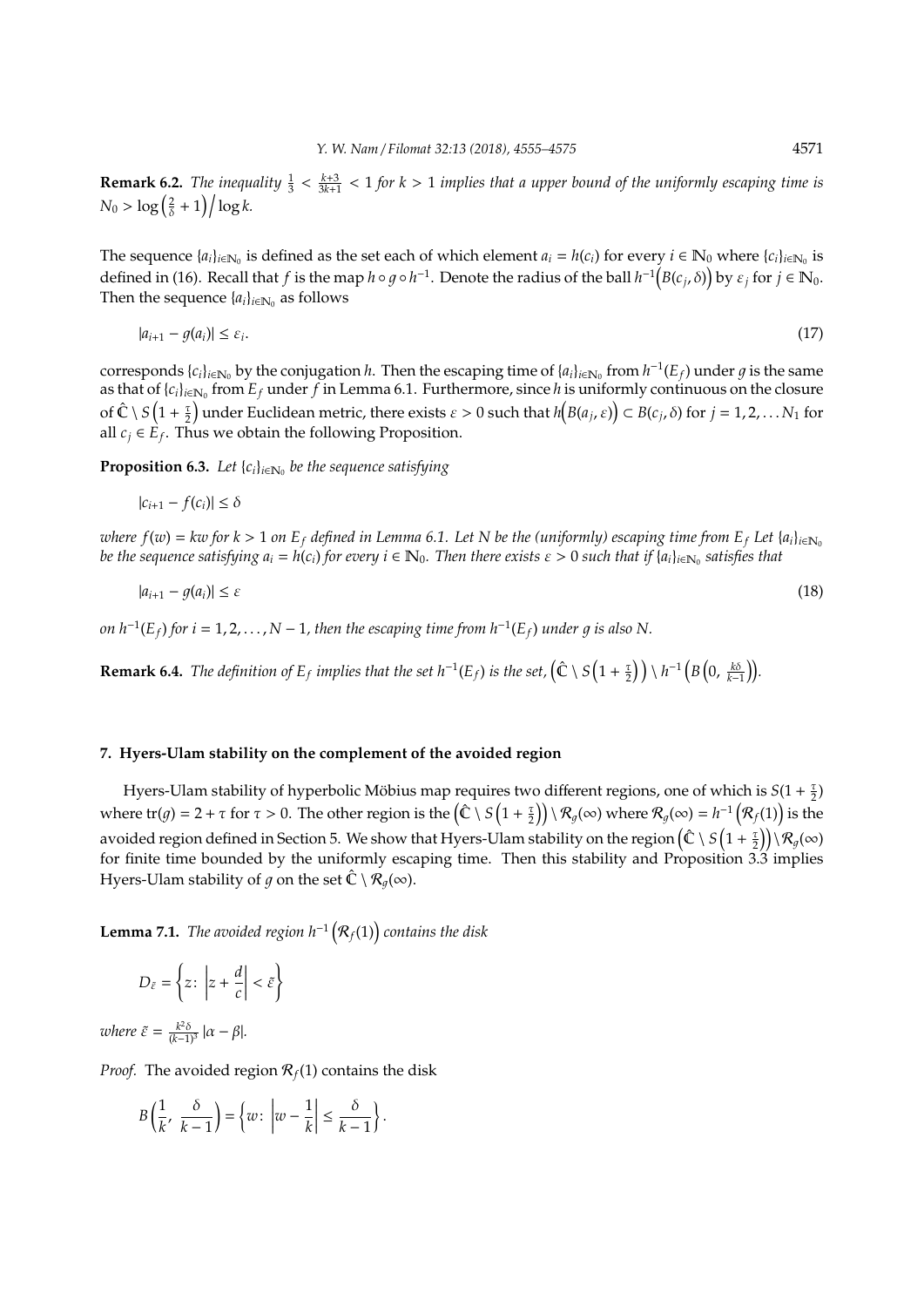Since  $h^{-1}(\frac{1}{k}) = -\frac{d}{c}$ , the avoided region  $h^{-1}(\mathcal{R}_f(1))$  contains a small disk of which center is  $-\frac{d}{c}$ . Thus the number  $\tilde{\varepsilon}$  is either the radius of the circle,  $h^{-1}\left(B\left(\frac{1}{k}, \frac{\delta}{k-1}\right)\right)$  or the distance between  $-\frac{d}{c}$  and  $h^{-1}\left(\frac{1}{k} + \frac{\delta}{k-1}\right)$ . Denote the point  $\frac{1}{k} + \frac{\delta}{k-1}$  by  $\frac{t_0}{k}$ , that is, choose  $t_0 = 1 + \frac{k\delta}{k-1}$ . Thus we have

$$
h^{-1}\left(\frac{t_0}{k}\right) = \frac{k\beta - t_0\alpha}{k - t_0} = \left(1 + \frac{t_0}{k - t_0}\right)\beta - \frac{t_0}{k - t_0}\alpha.
$$
\n(19)

By Lemma 4.1, we have

$$
-\frac{d}{c} = \left(1 + \frac{1}{k-1}\right)\beta - \frac{1}{k-1}\alpha.
$$

Then the distance between  $-\frac{d}{c}$  and  $h^{-1}\left(\frac{t_0}{k}\right)$  is as follows

$$
\begin{aligned}\n&\left| \left(1 + \frac{t_0}{k - t_0}\right) \beta - \frac{t_0}{k - t_0} \alpha - \left(1 + \frac{1}{k - 1}\right) \beta - \frac{1}{k - 1} \alpha \right| \\
&= \left| \frac{1}{k - 1} - \frac{t_0}{k - t_0} \right| |\alpha - \beta| \\
&= \left| \frac{1}{k - 1} - \frac{1 + \frac{k\delta}{k - 1}}{k - 1 - \frac{k\delta}{k - 1}} \right| |\alpha - \beta| \\
&= \left| \frac{1}{k - 1} - \frac{k - 1 + k\delta}{(k - 1)^2 - k\delta} \right| |\alpha - \beta| \\
&= \left| \frac{-k^2 \delta}{(k - 1)\{(k - 1)^2 - k\delta\}} \right| |\alpha - \beta| \\
&= \frac{k^2 \delta}{(k - 1)\{(k - 1)^2 - k\delta\}} |\alpha - \beta|\n\end{aligned} \tag{20}
$$

Another candidate for  $\tilde{\varepsilon}$  is the half of diameter of  $h^{-1}(\mathcal{R}_2)$ . Thus take two points,  $\frac{t_0}{k}$  and  $\frac{t_1}{k}$  in  $\mathcal{R}_2$  where  $\frac{t_1}{k} = \frac{1}{k} - \frac{\delta}{k-1}$ , that is,  $t_1 = 1 - \frac{k\delta}{k-1}$ . Since  $\frac{t_0}{k} - \frac{t_1}{k}$  is the diameter of the circle  $\mathcal{R}_2$ , the half of the distance between  $h^{-1}\left(\frac{t_0}{k}\right)$  and  $h^{-1}\left(\frac{t_1}{k}\right)$  is the radius of  $h^{-1}\left(\mathcal{R}_2\right)$ . Then the calculation in (19) implies that

$$
\frac{1}{2} \left| h^{-1} \left( \frac{t_0}{k} \right) - h^{-1} \left( \frac{t_1}{k} \right) \right|
$$
\n
$$
= \frac{1}{2} \left| \left( 1 + \frac{t_0}{k - t_0} \right) \beta - \frac{t_0}{k - t_0} \alpha - \left( 1 + \frac{t_1}{k - t_1} \right) \beta - \frac{t_1}{k - t_1} \alpha \right|
$$
\n
$$
= \frac{1}{2} \left| \frac{t_0}{k - t_0} - \frac{t_1}{k - t_1} \right| | \alpha - \beta|
$$
\n
$$
= \frac{1}{2} \left| \frac{k - 1 + k\delta}{(k - 1)^2 - k\delta} - \frac{k - 1 - k\delta}{(k - 1)^2 + k\delta} \right| | \alpha - \beta|
$$
\n
$$
= \frac{1}{2} \left| \frac{2k^2(k - 1)\delta}{\{(k - 1)^2 - k\delta\} \{(k - 1)^2 + k\delta\}} \right| | \alpha - \beta|
$$
\n
$$
= \frac{k - 1}{(k - 1)^2 + k\delta} \cdot \frac{k^2 \delta}{(k - 1)^2 - k\delta} | \alpha - \beta|
$$
\n(21)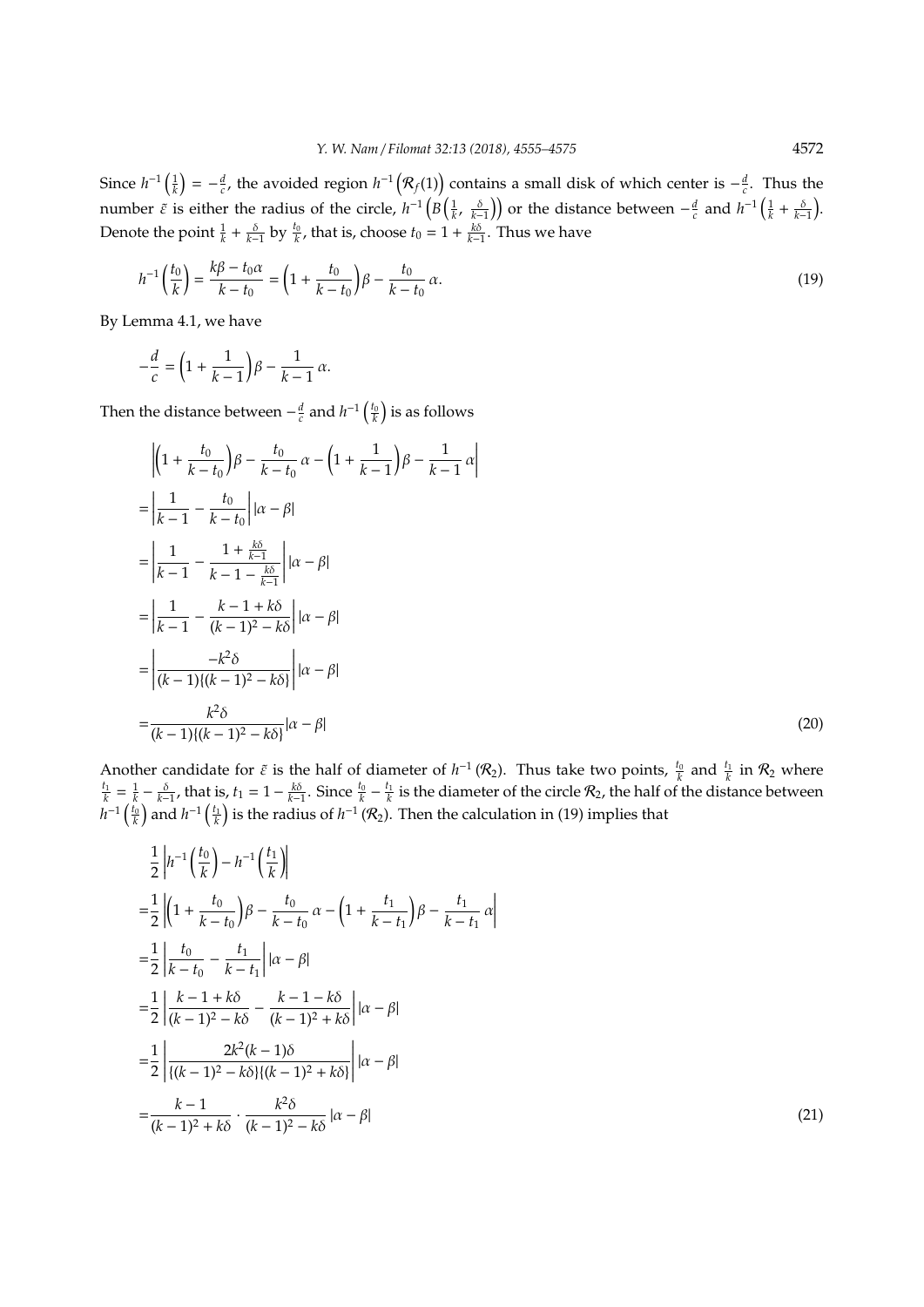The number  $\tilde{\varepsilon}$  have to be smaller than the both number of equation (20) and (21). Hence,  $\tilde{\varepsilon}$  can be chosen as follows

$$
\begin{aligned} \tilde{\varepsilon} &= \frac{k^2 \delta}{(k-1)^3} \left| \alpha - \beta \right| \\ &< \frac{k-1}{(k-1)^2 + k\delta} \cdot \frac{k^2 \delta}{(k-1)^2 - k\delta} \left| \alpha - \beta \right| < \frac{k^2 \delta}{(k-1)\{(k-1)^2 - k\delta\}} \left| \alpha - \beta \right|. \end{aligned}
$$

**Corollary 7.2.** *For every*  $z \in \mathbb{C} \setminus \mathcal{R}_q(\infty)$ *, the following inequality holds* 

$$
|g'(z)| \le \frac{(k-1)^4}{k^3 \delta^2}
$$

.

*Proof.* It suffice to show the upper bound of |g'| on the region  $\mathbb{C} \setminus h^{-1}(\mathcal{R}_2)$  because  $\mathcal{R}_g(\infty)$  contains  $h^{-1}(\mathcal{R}_2)$ and moreover, contains *D*<sup>ε</sup> in Lemma 7.1. Recall that

$$
g'(z) = \frac{1}{(cz+d)^2}
$$

Thus in the region  $C \setminus D_{\varepsilon}$ , the inequality  $|cz+d| \ge |c|\varepsilon$  holds. Then the upper bound of  $|g'|$  is as follows

$$
|g'(z)| = \frac{1}{|cz+d|^2} \le \frac{1}{|c|^2 \varepsilon^2} = \frac{(k-1)^6}{|c|^2 k^4 \delta^2 |\alpha - \beta|^2}
$$

by Lemma 7.1. Moreover, Corollary 4.7 implies the equation

$$
\frac{1}{|c|} = \frac{\sqrt{k}}{k-1} |\alpha - \beta|.
$$

Hence,

$$
\frac{(k-1)^6}{|c|^2 k^4 \delta^2 |\alpha - \beta|^2} = \frac{(k-1)^6}{k^4 \delta^2} \cdot \frac{k}{(k-1)^2} = \frac{(k-1)^4}{k^3 \delta^2}.
$$

 $\Box$ 

 $\Box$ 

The following is the mean value inequality for holomorphic function.

**Lemma 7.3.** Let g be the holomorphic function on the convex open set B in  $\mathbb{C}$ . Suppose that  $\sup |g'| < \infty$ . Then for *z*∈*B any two di*ff*erent points u and v in B, we have*

$$
\left|\frac{g(u)-g(v)}{u-v}\right| \leq 2 \sup_{z \in B} |g'|.
$$

*Proof.* The complex mean value theorem implies that

$$
\operatorname{Re}(g'(p)) = \operatorname{Re}\left(\frac{g(u) - g(v)}{u - v}\right) \quad \text{and} \quad \operatorname{Im}(g'(q)) = \operatorname{Im}\left(\frac{g(u) - g(v)}{u - v}\right)
$$

where *p* and *q* are in the line segment between *u* and *v*. Hence, the inequality

$$
|\text{Re}(g'(p))+i\,\text{Im}(g'(q))|\leq |\text{Re}(g'(p))|+|\text{Im}(g'(q))|\leq 2\sup_{z\in B}|g'|
$$

completes the proof.  $\square$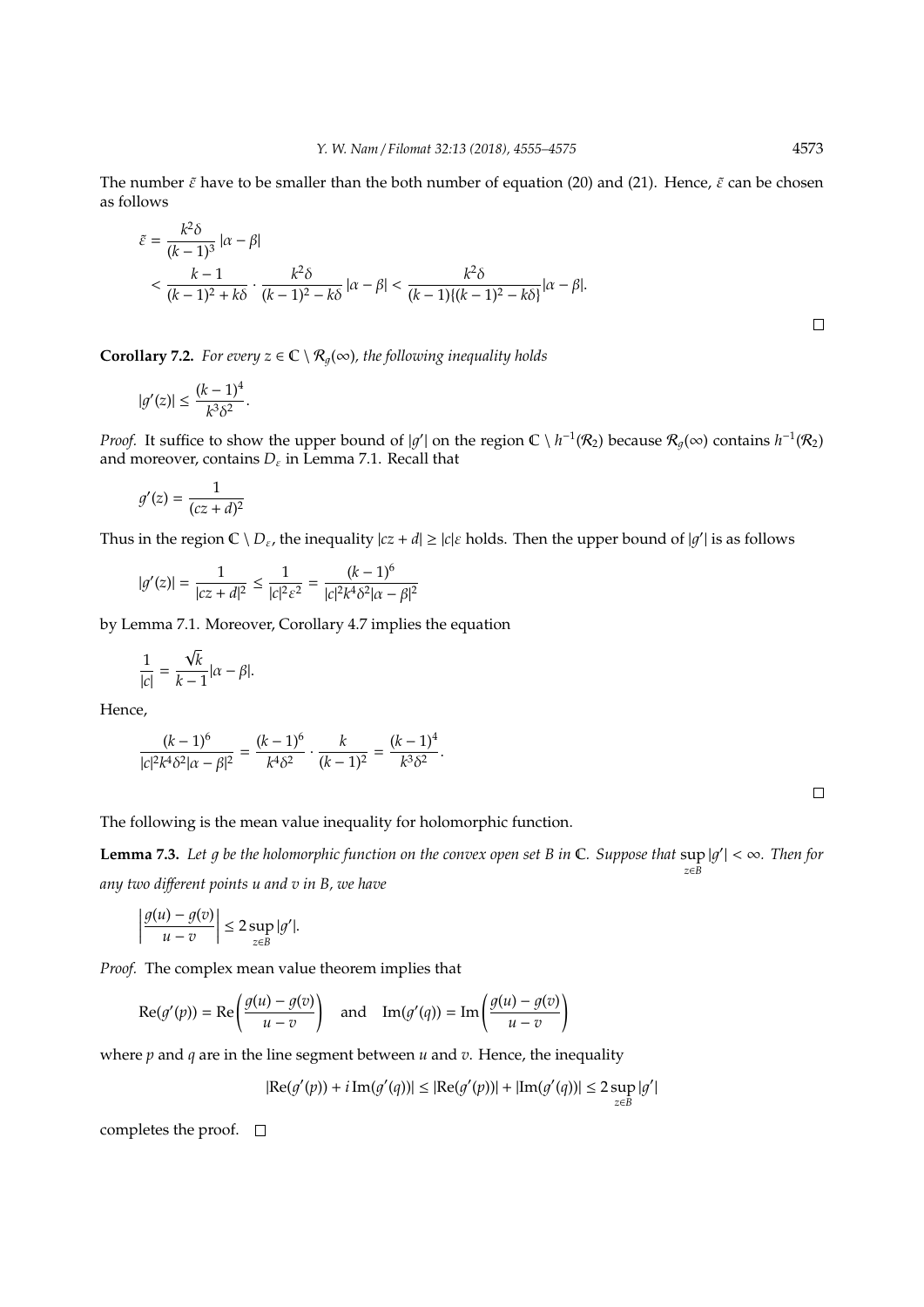**Proposition 7.4.** *Let q be the hyperbolic Möbius map. For a given*  $\varepsilon > 0$ , *let a complex valued sequence* { $a_i$ }<sub>*i*∈N<sub>0</sub></sub> *satisfies the inequality*

$$
|a_{i+1}-g(a_i)|\leq \varepsilon
$$

for all  $i\in \mathbb{N}_0$ . Suppose that  $a_0\in \left(\hat{\mathbb{C}}\setminus S\left(1+\frac{\tau}{2}\right)\right)\setminus \mathcal{R}_g(\infty)$  where  $\mathcal{R}_g(\infty)$  is the avoided region defined in Section 5. For *a given small enough number*  $\varepsilon > 0$ , there exists the sequence  $\{b_i\}_{i\in \mathbb{N}_0}$  defined as

$$
b_{i+1}=g(b_i)
$$

*for each i* =  $0, 1, 2, \ldots$ , *N* which satisfies that

$$
|a_N-b_N|\leq \frac{M^N-1}{M-1}\,\varepsilon
$$

where N is the uniformly escaping time from the region  $\hat{\mathbb{C}} \setminus S\left(1+\frac{\tau}{2}\right)$  and  $M = \frac{2(k-1)^4}{k^3\delta^2}$  $\frac{(k-1)}{k^3\delta^2}$ .

*Proof.*  $\frac{M}{2}$  is an upper bound of  $|g'|$  in  $\mathbb{C} \setminus \mathcal{R}_g(\infty)$  by Corollary 7.2. The triangular inequality and Lemma 7.3 implies that

$$
|a_N - b_N| \le |a_N - g(a_{N-1})| + |g(a_{N-1}) - g(b_{N-1})| + |g(b_{N-1}) - b_N|
$$
  
\$\le \varepsilon + M |a\_{N-1} - b\_{N-1}|\$

where  $M \geq \sup$ *z*∈C\ $\mathcal{R}_q(\infty)$ 2|g'|. Observe that if  $\delta > 0$  is sufficiently small, then  $M > 1$  in the region  $\hat{\mathbb{C}} \setminus S\left(1 + \frac{\tau}{2}\right)$ .

Thus we have

$$
|a_N-b_N|+\frac{\varepsilon}{M-1}\leq M\bigg(|a_{N-1}-b_{N-1}|+\frac{\varepsilon}{M-1}\bigg).
$$

Then  $|a_N - b_N|$  is bounded above by the geometric sequence with rate *M*.

$$
|a_N - b_N| \le M^N \left( |a_0 - b_0| + \frac{\varepsilon}{M - 1} \right) - \frac{\varepsilon}{M - 1}
$$

$$
= M^N |a_0 - b_0| + \frac{M^N - 1}{M - 1} \varepsilon
$$

Hence, if we choose  $b_0 = a_0$ , then

$$
|a_N-b_N|\leq \frac{M^N-1}{M-1}\,\varepsilon.
$$

 $\Box$ 

We show the Hyers-Ulam stability of hyperbolic Möbius map outside the avoided region.

**Theorem 7.5.** Let g be a hyperbolic Möbius map. For a given ε > 0, let a complex valued sequence {a<sub>n</sub>}<sub>n∈N0</sub> satisfies *the inequality*

$$
|a_{i+1}-g(a_i)|\leq \varepsilon
$$

*for all*  $i \in \mathbb{N}_0$ . Suppose that a given point  $a_0 \in \mathbb{C} \setminus \mathcal{R}_a(\infty)$  where  $\mathcal{R}_a(\infty)$  is the avoided region defined in Section 5. *For a small enough number*  $\varepsilon > 0$ , there exists the sequence  ${b_i}_{i \in \mathbb{N}_0}$ 

$$
b_{i+1}=g(b_i)
$$

 $satisfies$  that  $|a_i - b_i| \le H(\varepsilon)$  for all  $i \in \mathbb{N}_0$  for each  $i \in \mathbb{N}$  where the positive number  $H(\varepsilon)$  converges to zero as  $\varepsilon \to 0$ .